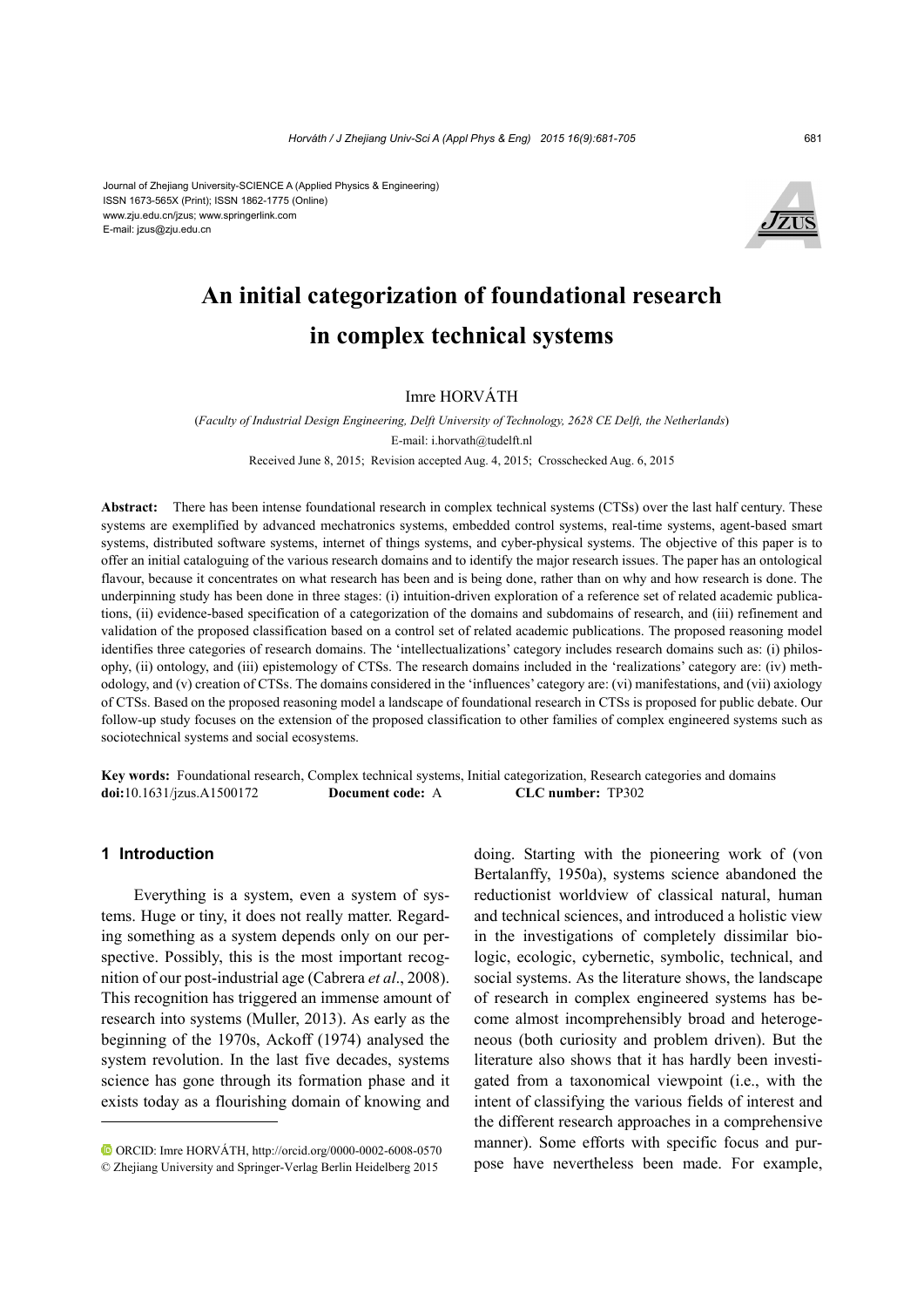research on classification of intelligent robot architectures was reviewed by Liu *et al*. (2003). The objective of this paper is to support and contribute to the advancement of such work.

What is offered in this paper is an initial cataloguing of the various research domains, together with the identification and concise discussion of the major research concerns within each domain. However, we concentrate only on what kinds of foundational research have been and are being done, rather than on why and how research is done. Therefore, the paper has an ontological flavour. The term 'foundational research' is used here to refer to all activities that are done with the aim of grounding the intelligence of system science. Foundational research intends to create generic (investigator and context independent) testified disciplinary knowledge. It is expected that, after necessary public debate and consolidation, the proposed classification of the foundational research domains can contribute to the meta-knowledge of complex engineered systems.

Our background research has been done in three stages: (i) intuition-driven exploration of a reference set of related academic publications, (ii) evidencebased specification of a categorization of the domains and subdomains of research, and (iii) refinement and validation of the proposed classification based on a control set of related academic publications. In the first stage, a keyword-based literature search was completed using intuitively selected keywords such as 'complex systems', 'system science', 'engineered systems', and 'system development'. As the explorative search progressed, more and more related notions, terms, and concepts popped up, based on which additional keywords were formulated and used in the search. During the last two years, more than 860 academic publications (articles, papers, and research reports) were identified as relevant for forming a reasoning model. In the first stage of the work, the collected publications were sorted, in an arbitrary manner, into two approximately equal sets, which are referred to as reference set and control set. In the second stage, the publications in the reference set were used as evidence that a particular research interest does exist, and a research subdomain was specified when multiple academic publications addressing the same research challenge or issue were found. The subdomains were allocated to research

domains based on critical analysis, and the research domains were sorted into three abstract categories, which formed the backbone of the proposed classification. In the third stage, the control set of academic publications was used to validate the derived taxonomy and to introduce refinements and reinterpretations whenever it seemed to be necessary.

This undertaking was rather challenging due to the extremely large number and versatility of relevant books, articles, papers, reports, and other communications. A second challenge was raised by the total number of pages available in this paper for reporting on our work and results. The bottom-line criterion for including a particular publication in our study was if it contributed to foundational research. The 'proper' publications have been sorted based on the following four factors: (i) measure of topical compliance (relevance or congruence) of the publication to a conceptualized research domain: 0˂*α*<1, (ii) proportion contributing to a given domain if the publication happens to contribute to multiple domains:  $0 < \lambda_x < 1$ , (iii) measure of the relative significance of the publication based on existing citations,  $c = C/(C+C<sub>s</sub>)$ , where  $c$  is the citation factor,  $C$  is the total number of existing citations of a publication at the time of the study  $(C>1)$ , and  $C<sub>s</sub>$  is the minimum number of independent citations of a publication to be considered as seminal  $(C_s=100, \text{ by informed subjective choice})$ , and (iv) the relative visibility factor,  $\tau=(Y_r-Y_p)/Y_r$ , where  $Y_p$  is the year of the first appearance of the considered publication, and *Y*r is the year of conducting our study (where  $Y_r = 2014$ ). Based on these measures a nonlinear domain compliance indicator,  $DCI=(\alpha\lambda_{x}c)/\tau$  was generated and used for selecting and sorting the publications.

Instead of any known co-publication (Aberer and Hauswirth, 2001) and citation networks analysis (Chen, 1999) and emerging research front detection methods (Shibata *et al*., 2008), this methodological approach was used for clustering because the author hypothesized a particular cognitive framework in advance and it was taken as a starting point for processing the related literature. After briefly addressing definitional issues and referring to important previous work, the content of the proposed reasoning model will be discussed in the next section. In the rest of the paper, the identified subdomains will be discussed briefly and some demonstrative publications will be cited.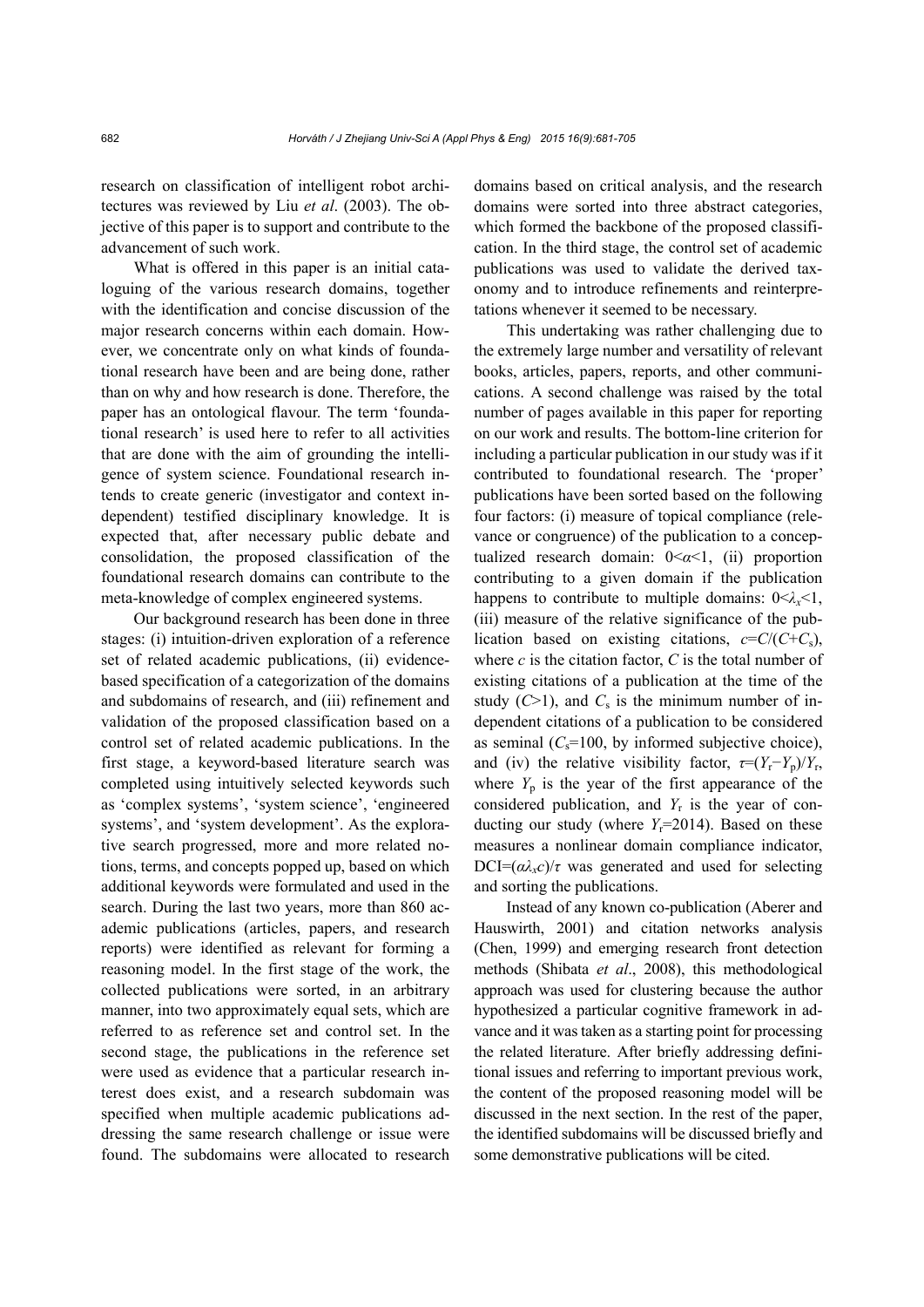#### **2 Towards a comprehensive reasoning model**

Thinking about the current state of foundational research in complex technical systems (CTSs) and making efforts to map it according to a formal framework model are useful for at least three reasons. First, though there are many monographs, papers, and reports published on systems thinking and systems science, the various branches and approaches of research are not thematically processed and grouped. Second, though ideas/concepts about systems and their characteristics are published in the related literature, knowledge concerning foundational research approaches and methodologies is not shared. Third, the notion of systems is in motion—more and more specific complex systems are considered in rational investigations and in empirical studies. This assumes an up-to-date awareness of the latest findings of each active member of the research community. Putting more emphasis on ontological studies of systems research will support the resolution of the above issues.

Previous work focused more on knowing systems, rather on knowing systems research, and argued about a wider spectrum of systems. They were driven by: (i) the topographic models of systems science proposed in the past, (ii) the range of systems considered, or (iii) the nature of engineering research (Ta'eed, 1986). For instance, it was proposed by Wilber (2001) to classify system subdomains as: (i) interior subjective systems (including individual and collective systems), and (ii) exterior objective systems (including individual and collective systems). The psychological evolution driven subjective, psychological, thought systems are considered individual intersubjective systems, and the behavioural evolution driven natural and/or designed systems as interobjective systems. The cultural evolution driven ideological, religious, and axiological systems are regarded as collective intersubjective systems, and the social evolution driven social, sociotechnical, and/or human activity systems are collective interobjective systems.

Several efforts have been made to develop conceptual maps of system science; however, these do not explicitly address the research approaches. For instance, Badillo-Piña *et al*. (2011) proposed a pattern for the structure of systems science as a whole: (i) domain of relevance (consciosphere, biosphere, physiosphere), (ii) concepts  $\leq$  epistemology (conceptual space, thoughts, and language), (iii) philosophy <=> theory (theoretical relations), and (iv) methodology  $\le$  > applications (methods of investigations and problem solving). Based on much previous work, they identified four hierarchical levels where systems are manifest: (i) the realm of matter (organizational levels of physical and physiochemical systems), (ii) the realm of life (organizational levels of biological systems), (iii) the realm of society (organizational levels of socioeconomic systems), and (iv) the realm of consciousness (organizational levels of psycho-cultural systems), which represent increasing coherence and complexity, and decreasing relative abundance of systems. One generally accepted opinion has been that system science is holistic, while natural science is reductionist, but eventually scientifically-based holism also assumes determinism and objective knowledge.

Based on aspects of investigation of the philosophy of science and on findings from studying the reference set of publications, the preliminary reasoning model shown in Fig. 1 has been constructed. For the sake of clarity we note that it was not at all our objective to provide a new taxonomy of complex systems, or to propose a new classification of the disciplinary domains pertaining to systems science. We pursued mapping the whole area of foundational research in CTSs onto this model, while guaranteeing logical order and content-wise coherence of the identified subdomains. Openness of the proposed classification was of importance, since there has also been broadly-based research in other families of complex systems, such as socio-technical systems (Kroes *et al*., 2006).

The proposed reasoning model identifies three categories of research domain. The 'intellectualizations' category includes those research domains, such as: (i) philosophy, (ii) ontology, and (iii) epistemology of systems, which use speculative, rational or empirical reasoning or observations to explore and consolidate the fundamentals and generic characteristics of CTSs. The research domains included in the 'realizations' category are: (iv) methodology, and (v) creation of CTSs. These investigate the generic concepts, approaches, constituents, characteristics, and means of bringing CTSs into existence. The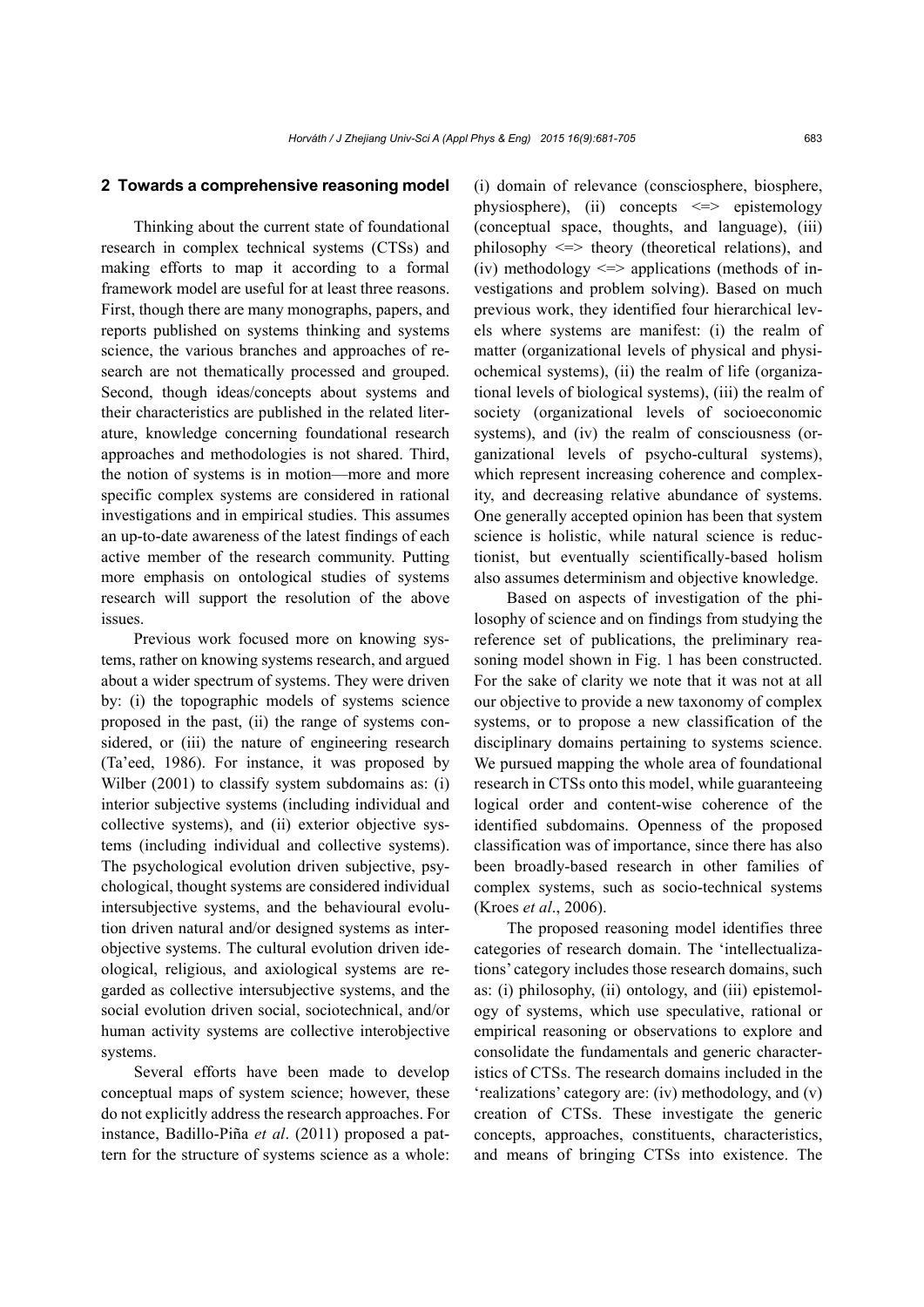domains considered in the 'influences' category are: (vi) manifestations, and (vii) axiology of CTSs, which are focusing on the embedding of systems in society, the values implied and created by systems, and the various forms of their impacts (Hoschka, 1996). In the following sections, we explore these categories and identify the most important related subdomains.



**Fig. 1 Preliminary reasoning model** 

# **3 Philosophical studies of systems**

Many alternative philosophies have been proposed to reveal the essence of generic systems, complex systems, and complex engineered systems. The studies by system philosophers typically follow a speculative rational way towards new theories and facts, rather than an empirical way. The proposed subdomains of philosophical studies of complex systems are shown in Fig. 2.



**Fig. 2 Subdomains of philosophical studies related to CTSs** 

#### **3.1 Unifying themes**

Philosophical studies deal with many unifying themes of systems, such as holism, complexity, emergence, intelligence, adaptability, autonomy, organization, evolution, dynamics, resilience, models, etc. (Kirschenmann, 1984). To express the idea that there is a tendency of the whole to be greater than the sum of its parts in the case of engineered systems, the word holism was introduced by Smuts (1926). Complexity is generally used to characterize systems with many parts interacting with each other in multiple, often non-deterministic ways. In systems science, the concept of complexity expresses that the attributes of system-hood are nonlinear, i.e., depend on interactions and involve multiple feedback loops, while their structures, patterns, and processes remain coherent (Ulrich, 1988). Complex systems are investigated as multi-component and multi-relation arrangements that cannot be accounted for completely in terms of the properties of the components (Flood and Carson, 1993). The notion of complexity was projected to distributed systems and metrics for measuring various aspects of complexity (considering both intrinsic complexity of a system and the complexity of using a system to perform tasks) were proposed by Ranganathan and Campbell (2007).

Complicatedness is understood as the degree to which a decision unit of the system is able to manage the level of complexity presented by the system. The single most important fundamental characteristic shared by all complex systems is self-organization, which is a spontaneous appearance of large-scale organization through limited interactions among simple components, according to (Mina *et al*., 2006). Self-organization is a typical capability of natural systems, but current CTSs are also equipped with this capability, or with those means that enable them to obtain this capability (Grabowski, 2013). Emergence of large-scale order is seen as a process. Self-organization leads to the general capability of (machine) learning, which is also investigated as a specific form of inquiry done by CTSs (Eze *et al*., 2011).

#### **3.2 Nature of systems**

Research into the nature of systems typically uses system paradigms as indicators. A system paradigm is an abstract representation of a system, which intends to capture all distinguishable architectural, operational, materialization, implementation, utilization, etc., features. It also carries the set of fundamental assumptions of and the knowledge possessed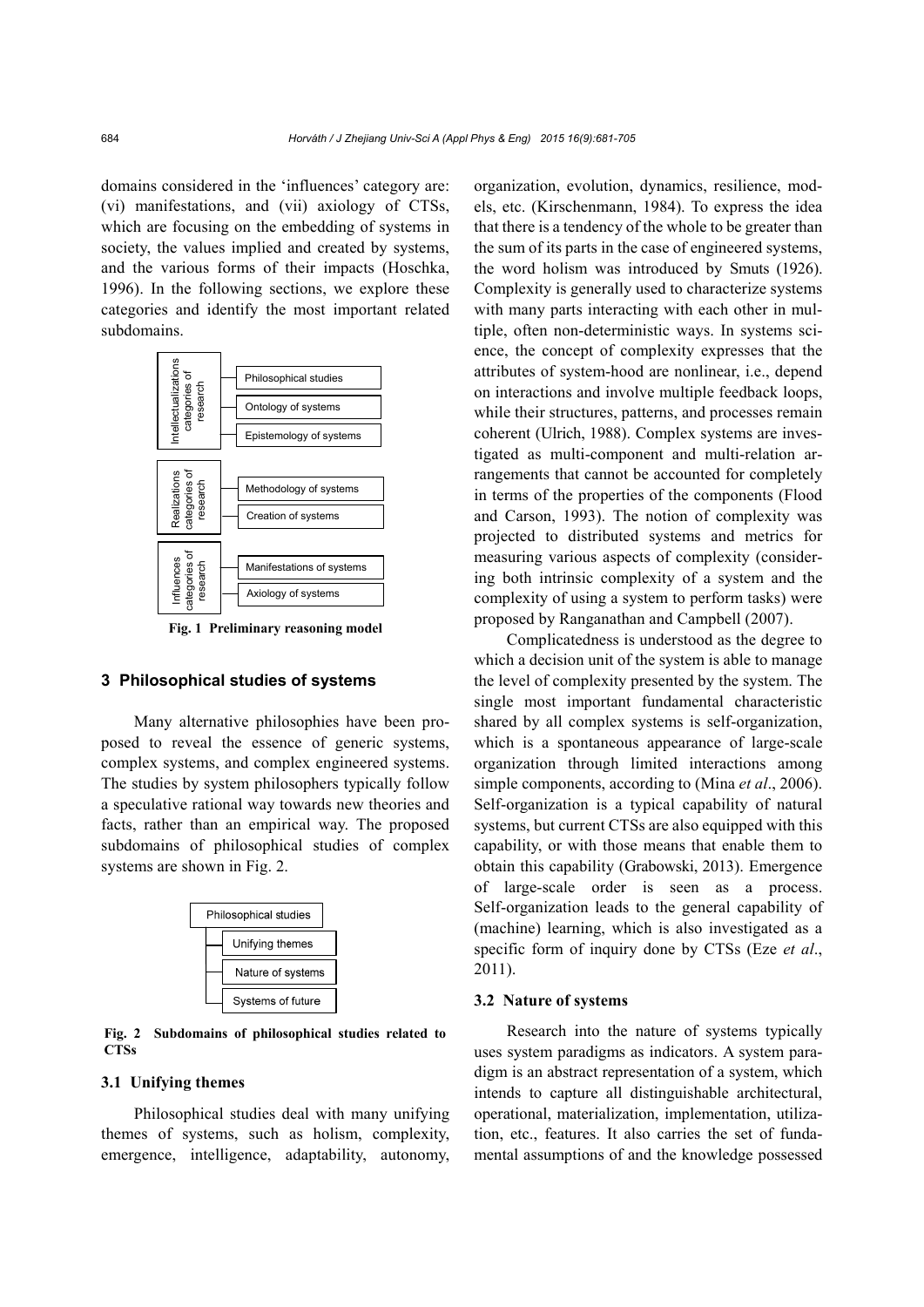by the concerned professional community about systems, as subjects of systematic investigations. System paradigms have also been addressed as metatheoretical assumptions about the nature and manifestations of systems. For instance, based on the social paradigms discussed by Burrell and Morgan (1979), Hirschheim and Klein (1989) considered four abstract paradigms: (i) functionalism (objectiveorder), (ii) social relativism (subjective-order), (iii) radical structuralism (objective-conflict), and (iv) neohumanism (subjective-conflict), for describing the nature of systems and analysed their influence on the development of information systems. Bi (2011) dealt with system paradigms in the context of sustainability of manufacturing systems. As a result of technological, industrial, social, and cultural developments, the nature of engineered systems is changing. This process is usually referred to as the shifting of system paradigms. Paradigmatic system features have been considered as indicators of the manifestation of system paradigms. These conceptual constructs, which describe genotypes, were proposed to describe and investigate CTSs, while 'manifestation system features' were introduced to describe phenotypes (Horváth and Pourtalebi, 2015).

# **3.3 Systems of the future**

Rather than remaining exceptions, increasingly dynamic and disruptive change processes are becoming standard in the process of technological and social developments. Although millions of examples could be mentioned, let us refer to the elimination of the mechanical linkage between input devices and the operational device, such as brake pedals, steering wheel, and clutch pedals by introducing actuators realizing actions 'by-wire' in vehicles. Work looking into the future of systems conceptualized a road map in which the systems will have properties such as: (i) no central control or coordination, (ii) global behaviour emerging from local interactions of peers that are autonomous, (iii) being autonomous in decision making even on a component level, (iv) having the capability of non-designed-in adaptation, (v) benefiting from the possibility of self-reproduction, and (vi) interaction with stakeholders on semantic, pragmatic, and apobetic level (Thurman and Mitchell, 1994).

Computer systems based on the notion of the

computer as assistant have recently become the focus of intense interest. The expanding role of the computer in everyday life and the growing number of 'relatively untrained' users make it necessary to think about new ways of dividing labour between humans and machines (West *et al*., 2000). Future systems must take on more tasks and perform them more competently and autonomously than existing systems, but if they are to be adequately flexible and responsive to complexity, they cannot automate their performance completely. Interestingly, the forecasts made a few decades ago can now be checked for their predictive power and correctness (Flood, 1989). It is reflected in the literature that due to rapid evolution, all aspects cannot be taken into account and thus long term forecasts are more uncertain and less reliable (Troncale, 2009).

#### **4 Research in systems ontology**

The general objective of this domain of research is to obtain new knowledge about the ontological nature of complex engineered systems and to derive semantic reference frameworks by imposing order on the area populated by ontological concepts. The subdomains of research in systems ontology of CTSs are shown in Fig. 3.



**Fig. 3 Subdomains of research in ontologies of CTSs** 

#### **4.1 Ontological stances**

An ontological stance is understood as a philosophically informed view about reality—in our context, about the nature, existence, and knowledge of systems, and as such, is foundational for research (Hooker, 2011). Practically all ontological concerns are derived from certain ontological stances. This involves both characterization and classification. As an example, Bunge (1977) described three approaches to investigating the nature of systems: (i) atomistic, (ii) holistic, and (iii) systemic. For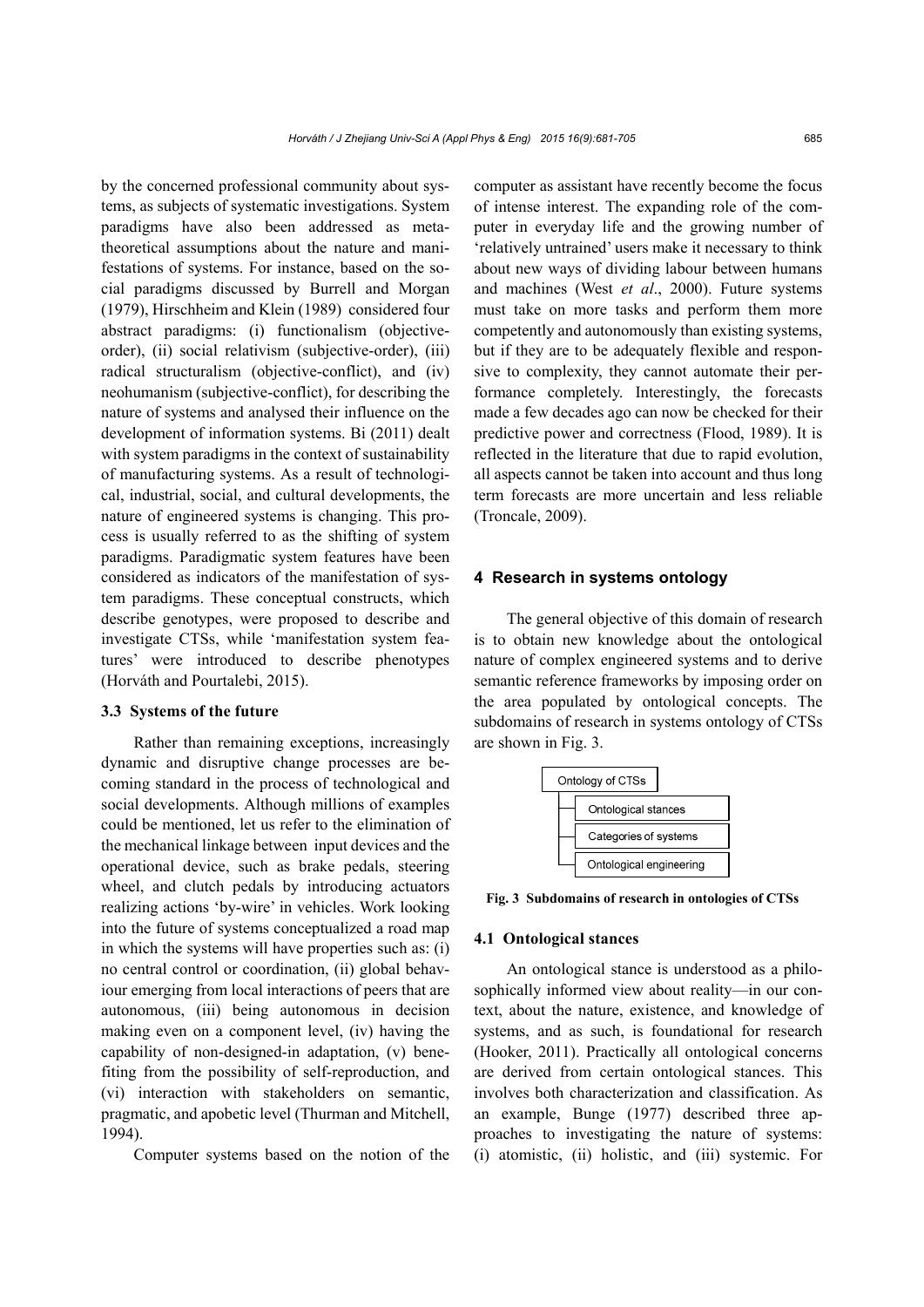developments in systems philosophies, a more comprehensive classification was proposed by Bahm (1981). His types of system philosophy include: (i) atomism, (ii) holism, (iii) emergentism, (iv) structuralism, and (v) organicism. In his interpretation, for atomism, "particles exist without holes"; for holism, "the whole exists without parts"; for emergentism, "parts exist prior to wholes"; for structuralism, "wholes exist prior to parts"; and for organicism, "wholes and parts exist interdependingly". This is in line with the thoughts of Ackoff (1994), who differentiated three types of system: (i) mechanical, (ii) organismic, and (iii) social systems and argued that evolution of systems is progressing from mechanical through organismic to social. This is important since if we look at the historical development of CTSs, then we can observe the tendency of evolving from mechanical to socialized and personalized systems.

## **4.2 Categories of systems**

A system "is any portion of the known universe (objective and subjective) that is selected mentally as separated from the rest of the universe, with the purpose of considering the different changes that can happen inside this portion of the universe under different conditions, organizations, structure, processes, and environments", in the interpretation of (Warfield, 2003). A hierarchy of epistemological types of system: (i) level 0: source system, (ii) level 1: data system, (iii) level 2: generative system, (iv) level 3: structure system, (v) level 4: metasystem, and (vi) level 5: meta-metasystem, was proposed by Klir (1985). He argued that systems on higher epistemological levels are distinguishable by the level of knowledge of the variables of the associated source system, and that it is possible to capture phenomena that involve change, such as adaptation, selforganization, evolution, etc., only at the metasystem level.

From a cybernetic point of view, every system reduces the entropy by creating some form of spatiotemporal order (Mayne, 1998). In the case of the first-level cybernetic systems, the triplet of informing-communication-control is the means of achieving this, while in the case of the second-level cybernetic systems it is triggered by the triplet of synergy-learning-adaptation, and for the third-order cybernetic systems it is holism-emergence-evolution. One example of system manifestation-driven categorization (i.e., based on the type of the systems) is the one which distinguishes: (i) hard systems, (ii) quasihard systems, (iii) mixed systems, (iv) quasi-soft systems, and (v) soft systems. Based on the type of complexity involved, complex systems have been classified as: (i) compositionally, (ii) structurally, (iii) behaviourally, and (iv) dynamically complex systems. Many specific taxonomies of systems have been initiated, for instance for complex network systems and multi-agent systems (Bird, 1993).

# **4.3 Ontological engineering**

Systems engineering ontologies (SEOs) are results of ontological engineering and said to be the means, on the one hand, of understanding the broad and multi-faceted nature of the systems engineering discipline (Sarder and Ferreira, 2007), and, on the other hand, of supporting quasi-semantic interoperability and cooperation of systems. SEOs are required to facilitate the integration of the formal and tacit knowledge of multiple disciplines and specialty groups (Mendes and Abran, 2005), and to assist interested parties in understanding the broad and multifaceted nature of the discipline of systems engineering (Li *et al*., 2008). Engineering ontologies have been defined as explicit representations of domain concepts and conceptualizations (Borst *et al*., 1997), facilitating information retrieval, knowledge filtering, and structuring (Chandrasekaran *et al*., 1999). Organization (logical and semantic structuring) of ontologies is a central issue (Wimsatt, 1994). Ontologies of software and components are an issue of current importance (Wongthongtham *et al*., 2009).

Engineering ontology models describe: (i) the objects and events (entities) in a domain of interest, (ii) the relationships between objects and events, (iii) the use of objects and events inside and outside the boundary of the domain, and (iv) the rules that govern the existence and behaviour of entities. Sarder and Ferreira (2007) proposed that a top level engineering ontology can be developed by including: (i) systems engineering (SE) objects (actors, such as individuals, teams, tools, and equipment, and products, such as artefacts, documents, and information), (ii) SE functions (technical management, such as project planning, project control, risk management, resource management), and (iii) process execution (i.e.,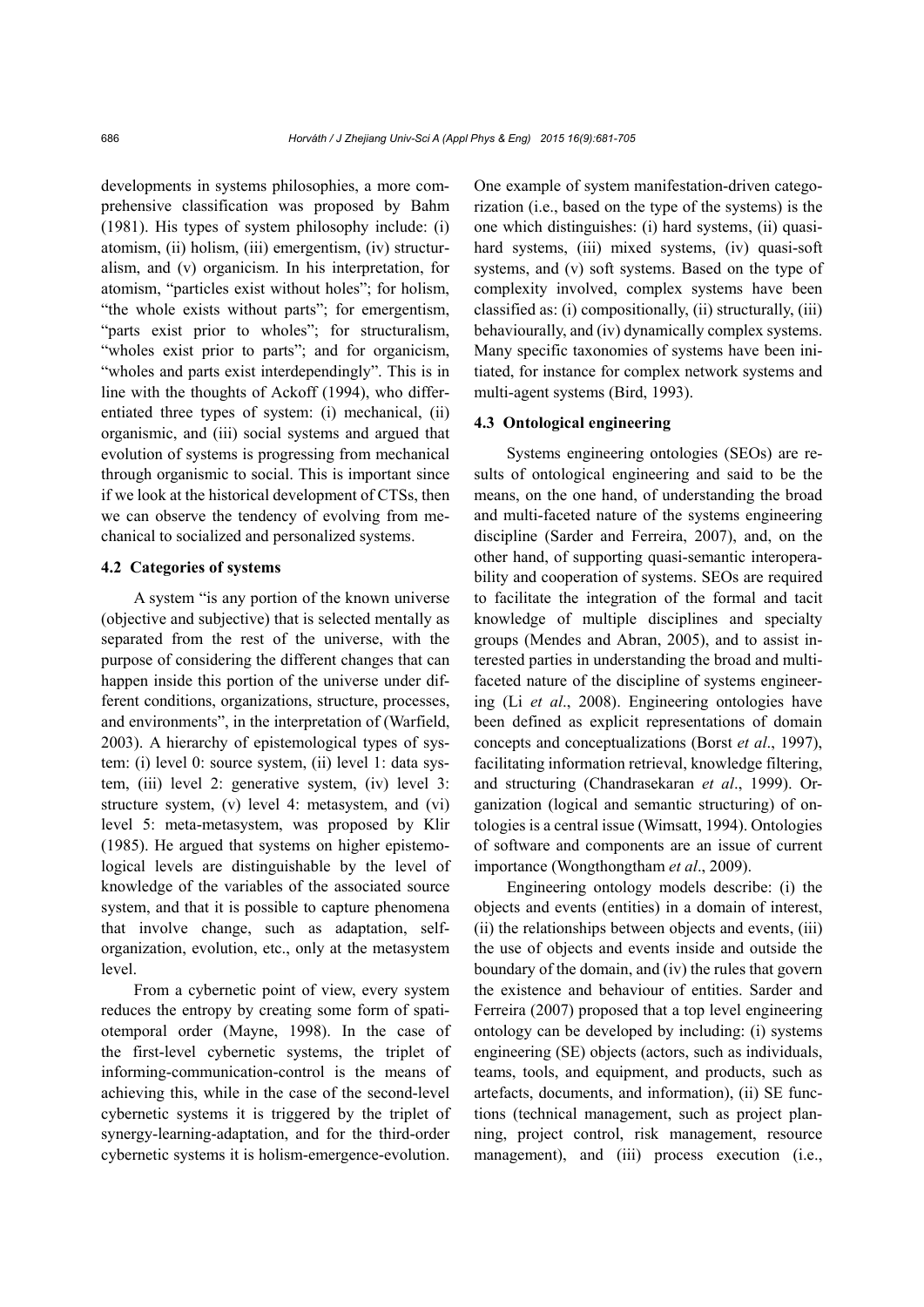mission analysis, requirements engineering, system architecting, system design, component integration, verification, and validation). Various methodologies have been proposed to support engineering ontology development (Li *et al*., 2009). It is also targeted to transform ontology development into a structured and comprehensive development process based on coordinated multi-disciplinary team efforts (Sicilia, 2007). The contents of domain ontologies, inclusion and association of ontologies, and validation of ontologies are other recognizable branches of current research.

# **5 Research in systems epistemology**

As part of the philosophical theory of knowledge, systems epistemology is concerned with: (i) what knowledge CTSs are based on, (ii) what we know about them, (iii) what knowledge their implementation needs, and (iv) what knowledge they can possess and produce. Subdomains of research in epistemology of CTSs are shown in Fig. 4.

| Epistemology of CTSs          |
|-------------------------------|
| Epistemological perspectives  |
| Platform of systems science   |
|                               |
| Overall systems theories      |
| Disciplinary knowledge assets |

**Fig. 4 Subdomains of research in epistemologies of CTSs**

# **5.1 Epistemological perspectives**

As an epistemological framework for dealing with systems, Ossimitz (2000) identified four levels of knowing: (i) awareness of systems and system laws, (ii) ability to denote qualitative systems structures, (iii) quantitative modelling and simulation of systems, and (iv) expertise in systems design and/or systems theory. In the most general sense, how we come to know systems is influenced by the epistemological perspective of knowing. From an empiricist perspective, systems knowledge is seen to develop through sensory perception, while from a rationalist perspective it is assumed to develop through reason. In an idealist perspective, which says that reality is fundamentally an idea, systems knowledge is considered to be mentally constructed, immaterial and subjective, while in a structuralist perspective systems knowledge is proposed to be embedded in higher mental, linguistic, social and/or cultural structures (Niehaves, 2007).

The epistemological assumptions made by different researchers result in an epistemological pluralism. In the context of information systems research, Becker and Niehaves (2007) showed how epistemological assumptions substantially influence the understanding of such concepts as validity, reliability or quality of research, and that studying the same phenomenon starting out from different epistemological platforms does not necessarily ensure mutual understanding. Möbus (1996) discussed a specific epistemology of intelligent design and modelling environments.

#### **5.2 Platforms of systems science**

General systems science (GSS) is committed to the investigation of systems, which exist naturally or are created artificially, and which altogether cover a very wide range of kind, scale, and behaviour (Mesarović, 1971). GSS is concerned with generic problems (such as boundary, definition, coherence, complexity, and invariance) from both theoretical and practical perspectives (Jamshidi, 1996), and investigates generic (paradigmatic) system attributes (Gaines, 1977). It has explicated a system concept that seems to unify the interests of researchers in this area (Marchal, 1975). The endeavour is to bring the empirical (substances, observations, laws, and facts) and the rational (assumptions, concepts, theories, and knowledge) aspects into synergy. There have been many competing views, theories, concepts, methodologies, approaches, and classifications within the current knowledge platform of system science (Bunge, 1979).

Originally, system thinking was claimed to be discipline independent (Checkland, 1999). Several branches of system thinking have been formed later in reaction to what was seen as limitations of existing theories (Bahill and Gissing, 1998). It was argued that systems science needs to integrate four basic components: (i) the science of description, (ii) the science of generic design, (iii) the science of complexity, and (iv) the science of action (Warfield, 2003).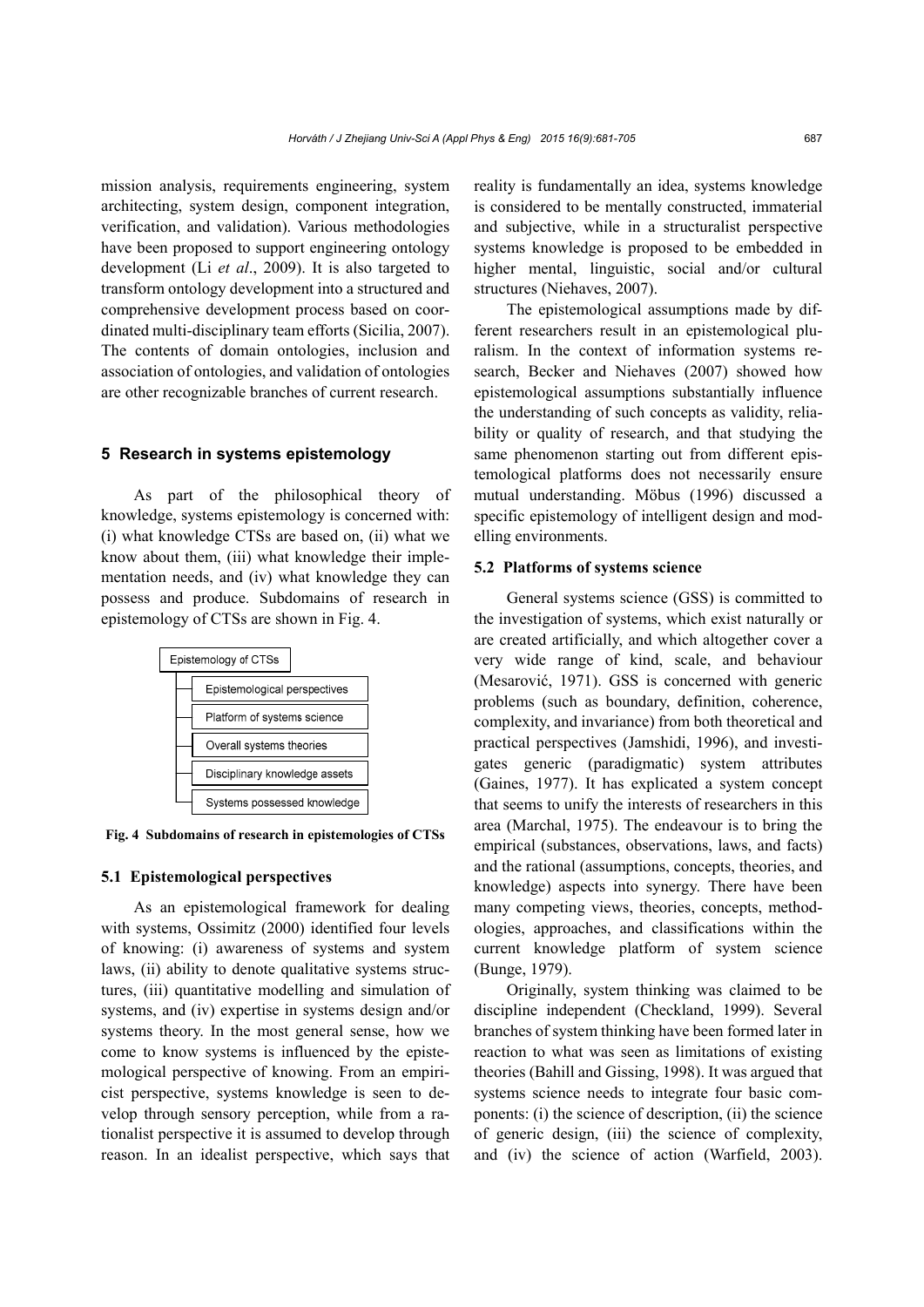Nevertheless, the fundamental problem of general systems theory is still open (Braha *et al*., 2006). The holistic view on systems implies that not only the technical constituents (hardware, software, and cyberware), but also the associated constituents of the whole (humans, organization, and processes) should be considered.

# **5.3 Overall systems theories**

Study of systems requires a theoretical framework that includes three structures: (i) syntax (rules for expressing system descriptions and specifications), (ii) semantics (mathematical models for interpreting syntactic expressions), and (iii) environment (real, simulated or imagined environment for contextualizing descriptions) (Varaiya, 2000). In the mid-1960s, Sengupta and Ackoff (1965) claimed that system theory has two major interdependent threads of analysis: (i) descriptive, i.e., how systems do behave, and (ii) normative, i.e., how systems ought to behave. Hubka (1973) combined these two aspects in his theory of technical systems. Ehrlenspiel argued that the theory of technical systems (TTS) is interlinked with the theory of design processes, theories of physical technologies, and the theories of human beings. From this scientific basis, he proposed design methodology that concurrently captures what is being created and how it is being created, form both theoretical and practical perspectives of design (Ehrlenspiel, 1994).

Various researchers proposed different activity patterns as the basis of methodologies—a first comparison of which was presented by Roth (1981). TTS classifies technical systems according to: (i) the main type of transformed quantity (material, energy, and information), (ii) their architectural and operational complexity, and (iii) level and type of abstraction applied to capture them. Many papers see TTS as the process of establishing (or designing) these kind of systems, which are, considering the philosophical interpretation of the terms, typically not complex, but complicated mechanical systems (actually, integral goal-object-process systems of a geometric-material nature) (Andreasen, 2011).

#### **5.4 Disciplinary knowledge assets**

While knowledge of systems science is generic (kind-independent) and holistic, knowledge of an engineered system is specific (kind-dependent) and fragmented. An overarching theory of technical systems was proposed by Hubka and Eder (1988) with the objective of supporting their synthesis (Hubka and Eder, 2002). Different kinds of engineered systems have their own epistemologies which reflect large differences, in particular when material, energy, and information processing oriented systems are compared (Beitz, 1994). Knowledge associated with engineered systems can be decomposed into three categories: (i) artefacts knowledge, (ii) processes knowledge, and (iii) contexts knowledge. Artefact knowledge extends to both architectural and operational description and explanation of systems (Thurman *et al*., 1997).

Process knowledge includes: (i) system-internal transformation processes, (ii) system-internal natural processes, (iii) system-related environmental processes, (iv) system-implicated (technological, production, sales, and reclaiming) processes, and (v) system-related human processes (Ramesh and Tiwana, 1999). Context knowledge is aggregated concerning both understanding and representation of explicit and implicit contexts of systems (Dourish, 2004), and practical consideration of contexts for (multi-)context-based systems (Dao-Tran, 2014). Process-based knowledge management (PKM) systems have emerged as a potential solution to support knowledge-intensive processes. However, design guidelines for developing PKM systems are minimal (Sarnikar and Deokar, 2010).

#### **5.5 Systems-possessed knowledge**

Systems possessing, aggregating and/or generating problem solving, or contextual knowledge have been referred to as knowledge-based systems (Akerkar and Sajja, 2010). Research in knowledgeintensive systems is done with the objective of capturing the essential knowledge of experts in formalized ways and structured forms in various systems. System-embedded knowledge, which may manifest itself in multiple forms depending on the field of application, the objective of the system, and the mechanisms of knowledge processing, has been intensively studied by knowledge engineering researchers. Knowledge-based engineering (KBE) has become the field of research that studies methodologies and technologies of capturing and re-using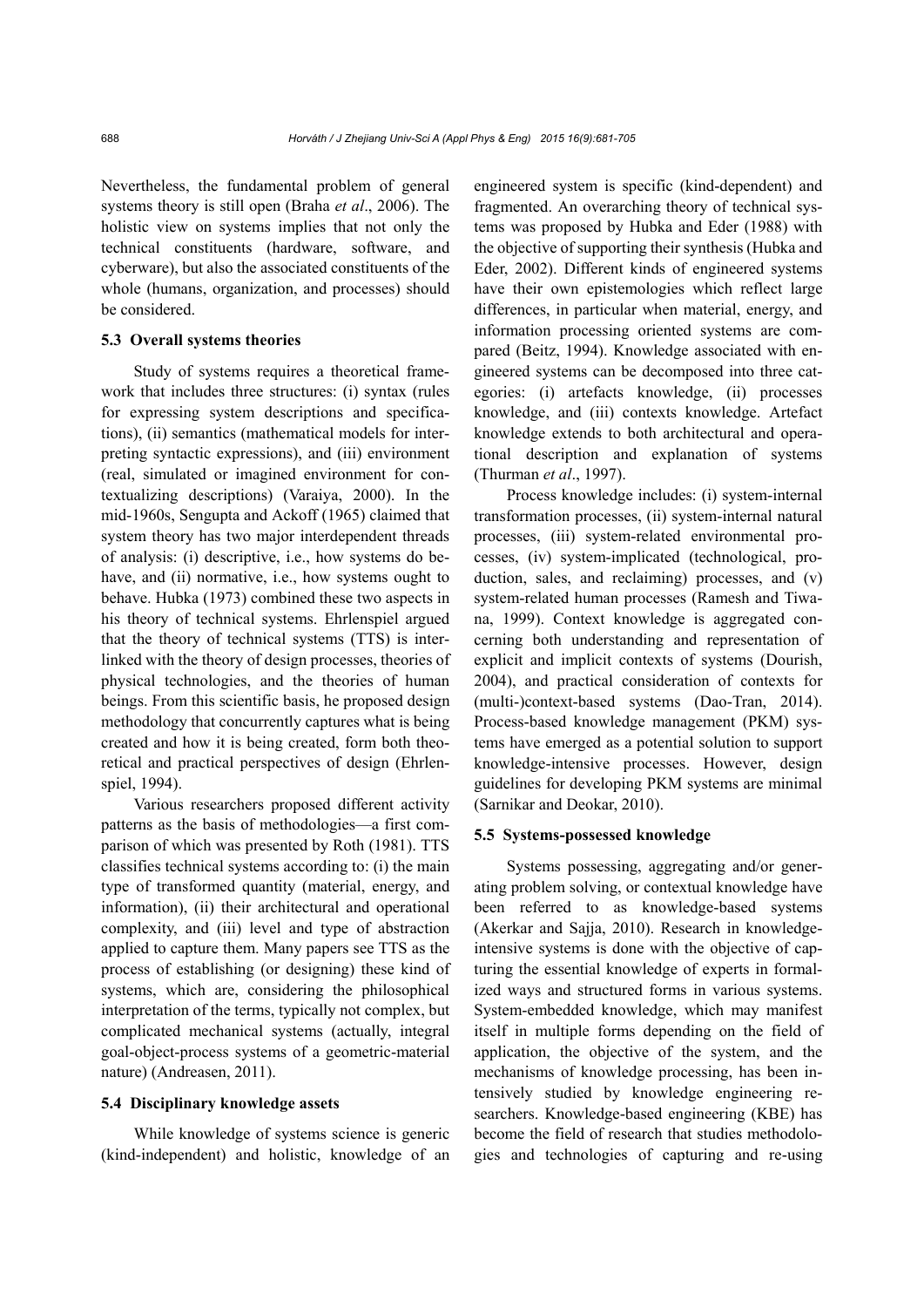artefact-, process-, and context-related engineering knowledge (Verhagen *et al*., 2012).

Both inference mechanisms and factual, procedural, and professional expert knowledge bases have been addressed in knowledge-based systems research. The research published on KBE is not really extensive, but quite dispersed, according to (Verhagen and Curran, 2010). Many academic and commercial knowledge-based engineering systems have been developed to support product knowledge management over the product life-cycle and the chain of suppliers (Sainter *et al*., 2000). A part of research in knowledge-intensive systems (KIS), expert systems research has the longest tradition, followed by research in neural networks and genetic algorithms. A semiotics oriented knowledge framing for engineering of autonomous intelligent systems was presented by Gonçalves and Gudwin (1998). In a subset of KIS, intelligence originates in the capabilities and cooperation of multiple agents (van der Hoek and Wooldridge, 2008). The complexity of KIS is growing and various frameworks have been proposed for classifying them based on complexity (Meyer and Curley, 1991). The epistemological status of knowledge possessed by KIS has not yet been studied comprehensively.

# **6 Research in systems methodology**

The debate on the definition of systems engineering has been ongoing for several decades without conclusion (INCOSE, 2007). What has been accepted is that SE is a systematic, goal-driven, knowledgeintensive process that needs methodological support and assets (Rhodes and Hastings, 2004). The subdomains of research in CTSs methodologies are shown in Fig. 5, within which research has many foci and addresses many objectives.

| Methodologies of CTSs            |  |
|----------------------------------|--|
| Methodological concerns          |  |
| Multi-disciplinary methodologies |  |
| Systems modelling methodologies  |  |
| Tools of systems engineering     |  |
| System representation languages  |  |

#### **6.1 Methodological concerns**

Different systems development methodologies have been proposed based on: (i) a science paradigm, (ii) the systems paradigms, and (iii) the metasystem paradigm (Wynekoop and Russo, 1997). Among these are: (i) internal and external methodologies, (ii) hard system and soft system methodologies, (iii) system synthesis (modelling), and (iv) system (behavioural) investigation methodologies. In the context of CTSs, internal methodologies are about how systems can implement their planned objectives, while external methodologies concern implementation and utilization of systems (Oliga, 1988). Hard systems methodologies apply systematic decomposition to identify parts of the world as systems, as well as to establish them based on scientific laws and facts in reductionist and positivist manners.

Functionalism has been identified as the foundation and overall optimization as the objective of the efforts. On the other side, soft systems methodology (SSM) imposes a holistic perspective and promotes an action-oriented process of inquiry for tackling problematical and messy situations of all kinds, in which users learn their way from finding out about the situation to taking action to improve it. In the context of CTSs, researchers studied the systems not only within their boundaries, but also their interactions with the embedding environment, following the lines drawn up by Checkland and Poulter (2010). The usefulness of SSM in the development of information systems has been discussed by Winter *et al*. (1995).

# **6.2 Multi-disciplinary development methodologies**

A complex system approach to design and implementation of systems involves recognizing many differences with respect to traditional engineering practices as well as to natural evolutionary processes (M'Pherson, 1980). Engineering of CTSs needs the integration of the knowledge, but also of the methodologies of multiple disciplines. Modern industrial automation systems depend on the effective and efficient cooperation of several engineering disciplines, e.g., mechanical, electrical, and software engineering, as discussed by Mordinyi *et al*. (2012). Collaborative engineering research tries to synthesize the knowledge of multiple disciplines and to integrate **Fig. 5 Subdomains of research in methodologies of CTSs** specialty groups into a coordinated team effort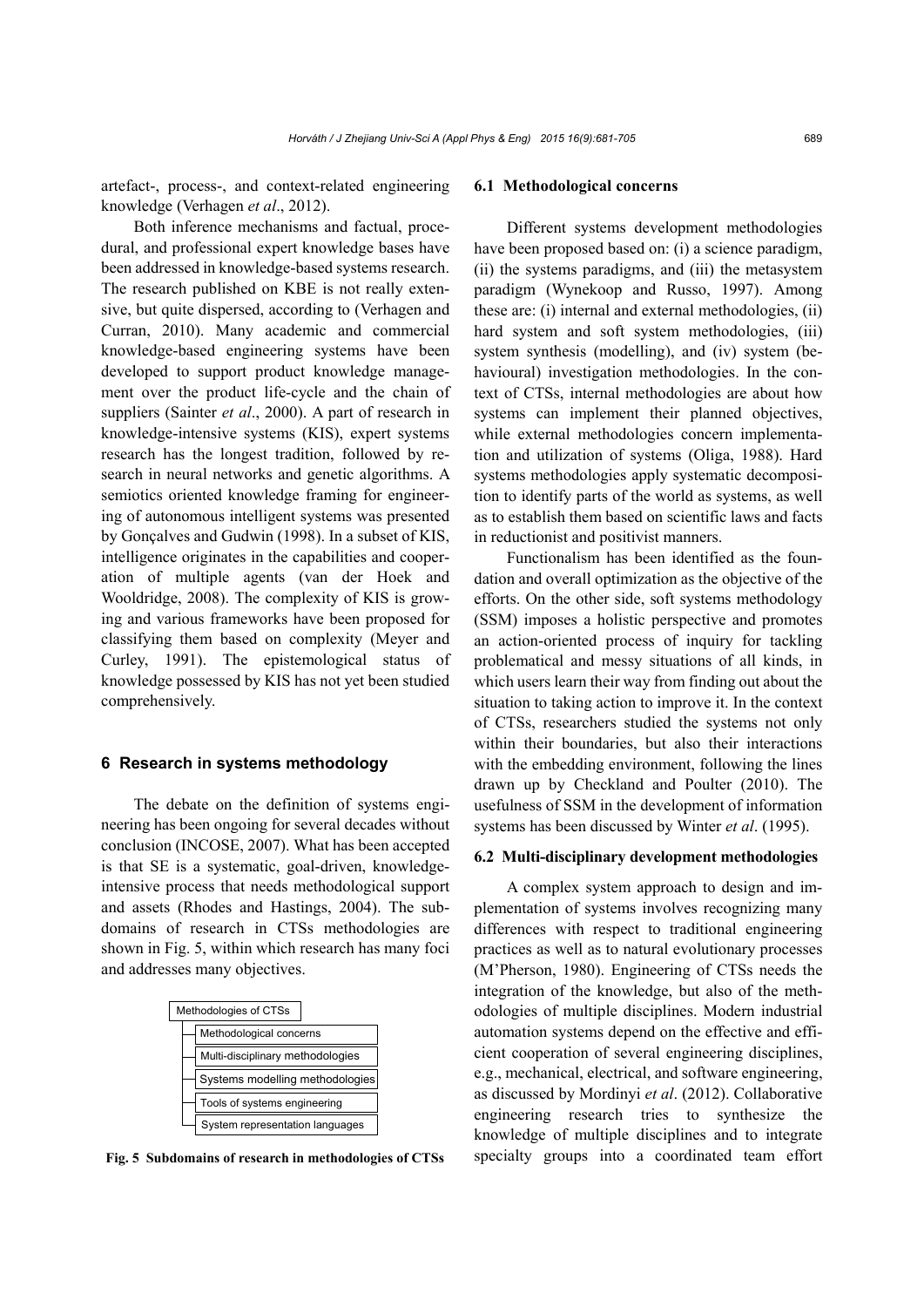towards a structured development process that proceeds from concept development to production and operation (Horváth *et al*., 2010). Due to the differences in nature, development of systems assumes tailored methodologies (Wynekoop and Russo, 1997).

Besides information systems development, another example of the need for tailored multidisciplinary methodologies is system of systems developments (Jackson and Keys, 1984). System of systems engineering (SoSE) is an emerging area within systems engineering (Dagli and Kilicay-Ergin, 2008) and beyond (Jackson, 1990). It was recognized a decade ago that systems engineering of an individual system is different than the systems engineering required for a system of systems, but Sheard (2006) found that there were no dedicated SoSE methodologies at that time. It was suggested by Haimes (2012) that complex systems of systems could be modelled with phantom system models. Integrated multi-view modelling is claimed to be of paramount importance in the contexts of advance mechatronics systems, embedded systems (Persson *et al*., 2013), and cyber-physical systems (Derler *et al*., 2012).

# **6.3 Systems modelling methodologies**

Systems engineering seeks to produce unique and well-behaved systems, whose behaviour can be predicted and encapsulated by precise description. Modelling is a traditional means of system development, but it poses many challenges in the context of CTSs due to their large scale and complexity, the different phases of the life cycle of systems, and the large variety of aspects of modelling. In fact, a detailed survey could not be included in this paper because of the wide spectrum of the proposed computational modelling methodologies. Kushner *et al*. (2001) compared three system modelling methodologies, namely: (i) Chen's entity-relationship modelling, (ii) Shlaer and Mellors' information modelling, and (iii) Rumbaugh's object modelling methodology, which all allow generalization hierarchy, but which do not all equally support aggregation.

Various modes based on Markov processes and their embedded Markov chains, Petri nets, queuing networks, automata, and finite-state machines, finitely recursive processes, min-max algebra models, and discrete event simulation and generalized semi-Markov processes were discussed and compared in (Cao and Ho, 1990). Integrated multi-aspect modelling, transformation between stage and aspects models, and handling modelling abstractions are only partially solved and are issues for current research. Fuzzy system modelling has earned a lot of attention over the last two decades (Yager, 1994). Gamification- and natural analogy-based modelling has been applied where not only the technical processes, but also the environmental interactions of CTSs are considered (Harms, 2011). Together with model-based development of CTSs, model-based reasoning and control in systems (Nersessian, 2006), model-based verification and validation, and multi-aspect modelling of system of systems are clearly an observable branch in current research (Iivari and Maansaari, 1998). The foundation of many current system modelling methodologies is state-space modelling.

#### **6.4 Tools of systems engineering**

Systems engineering is a discipline that solves problems in various domains, at different levels, and with ever increasing complexity, and with new challenges for modelling (Sinha *et al*., 2001). Amongst others, Booton and Ramo (1984) argued that development of systems engineering can be thanked for the powerful tools that have been implemented. However, each engineering specialty has developed a set of specialized tools and facilities to aid in the design and manufacture of its associated products. Therefore, the arsenal of tools has become incomprehensibly broad, like those of the procedures and methods.

Four broad categories of systems engineering tools have been identified: (i) administrative (information handling) tools, (ii) creative (representation and modelling) tools, (iii) assessment and decision making tools, and (iv) realization and production tools. Representatives of creative tools are virtual prototyping tools (Ferretti *et al*., 2004). Analysisbased system assessment tools are based on the fundamental assumption of the systems discipline that the internal functional behaviour of the component, as measured at its interfaces, can be described by a mathematical model depending on how the component is interconnected with other components (Wood-Harper and Fitzgerald, 1982), or with the environment (Finnveden and Moberg, 2005). Various tools have been developed for modelling and simulation of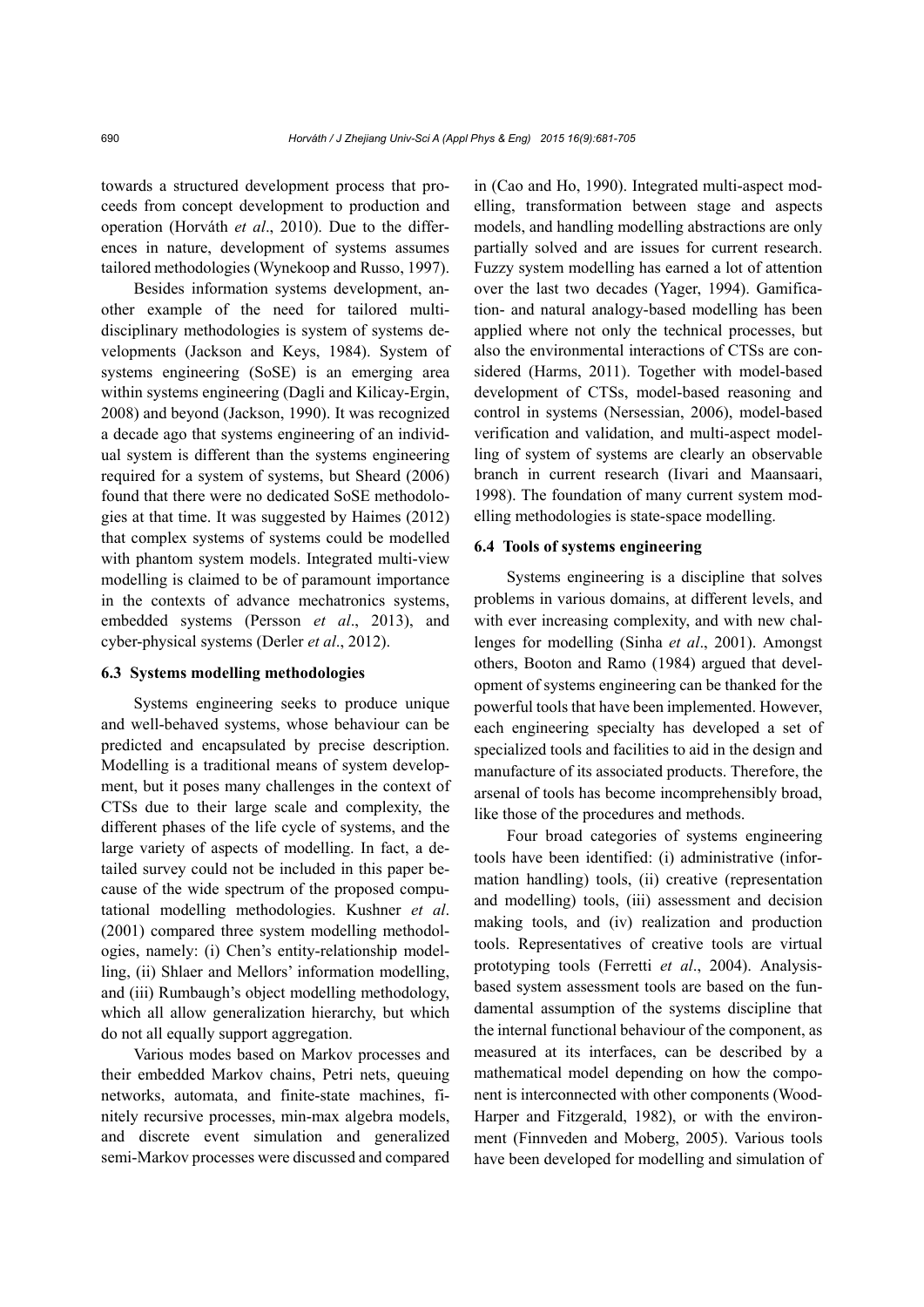hybrid systems in recent years, such as Matlab, Simulink, LabView, Modelica, Dymola, and Stateflow (Carloni *et al*., 2004), in addition to the dedicated tools for software systems and information systems (Cellier *et al*., 2007). The various Petri net based approaches for discrete event systems have been discussed by Holloway *et al*. (1997).

#### **6.5 Systems representation languages**

Passive document-centric approaches of the near-past practice have been replaced by active scheme-oriented representation approaches. For instance, a language for modelling structure, behaviour and function of CTSs was proposed by Goel *et al*. (2009). The notions (such as syntax and semantics) of systems modelling languages have been discussed by Harel and Rumpe (2004). The unified modelling language (UML) was proposed as a representation language for software engineering some three decades ago (Booton and Ramo, 1984; Booch *et al.*, 1996). As a general-purpose textual and visual representation for hybrid systems the system modelling language (SML) has been developed (Behjati *et al*., 2011). It has many variations such as the OMG systems modelling language (SysML) and the object process methodology for conceptual representation. These variants have been compared by Grobshtein *et al*. (2007). To enhance its comprehensive architecture representation capabilities SysML has been extended with the architecture analysis and design language (AADL) (Costa *et al*., 2009). Though the development of tools and languages of system modelling has been driven by different objectives and principles, a kind of methodological complementarism was also observed, and the role of this in systems research was analysed by Brocklesby (1995).

### **7 Research in the creation of systems**

The recognized subdomains of research in the creation of systems and implementing systems functionalities are graphically depicted in Fig. 6. It should be mentioned that research decomposes to the study of both generic functionalities and specific functionalities. Below we consider only the generic transformational functionalities.



**Fig. 6 Subdomains of research in creation of CTSs** 

#### **7.1 Operation principles of systems**

It has been showed that, according to their generic behaviour, systems belong to three categories: (i) simple, (ii) complicated, and (iii) complex, and that the third category is not approachable by the methods of scientific reductionism (Cotsaftis, 2005). Complex behaviours cannot be just reduced to the functions and effects components. On the word of (Dori, 2003), function is a problem-oriented concept, specifying what goal the system is expected to achieve, while architecture is a solution-oriented concept, specifying how the function of a system is to be achieved by a specific architecture. It was discussed in (Vermaas and Houkes, 2006) that researchers see technical functions as a bridge between the intentional and structural nature of systems, operations as between the structural and the physical nature, and behaviour as between the physical and the observational nature.

According to the argumentation of (Ottens, 2007), three elements, namely: (i) the technical constituents, (ii) the social factors and circumstances, and (iii) the human actors should be captured when modelling the functioning of socially embedded technical systems. Mitchell and Sundstrom (1997) gave an overview of the design issues and research approaches concerning human interaction with complex systems. Minai *et al*. (2010) suggested that complex system engineering does not primarily seek to produce predictable, stable behaviour within carefully constrained situations, but rather to obtain systems capable of adaptation, change, and novelty, even surprise. Importing natural analogies to enhance functionalities of technical systems is being done under key terms such as biomimicry and biologicallyinspired engineering (Vincent and Mann, 2002).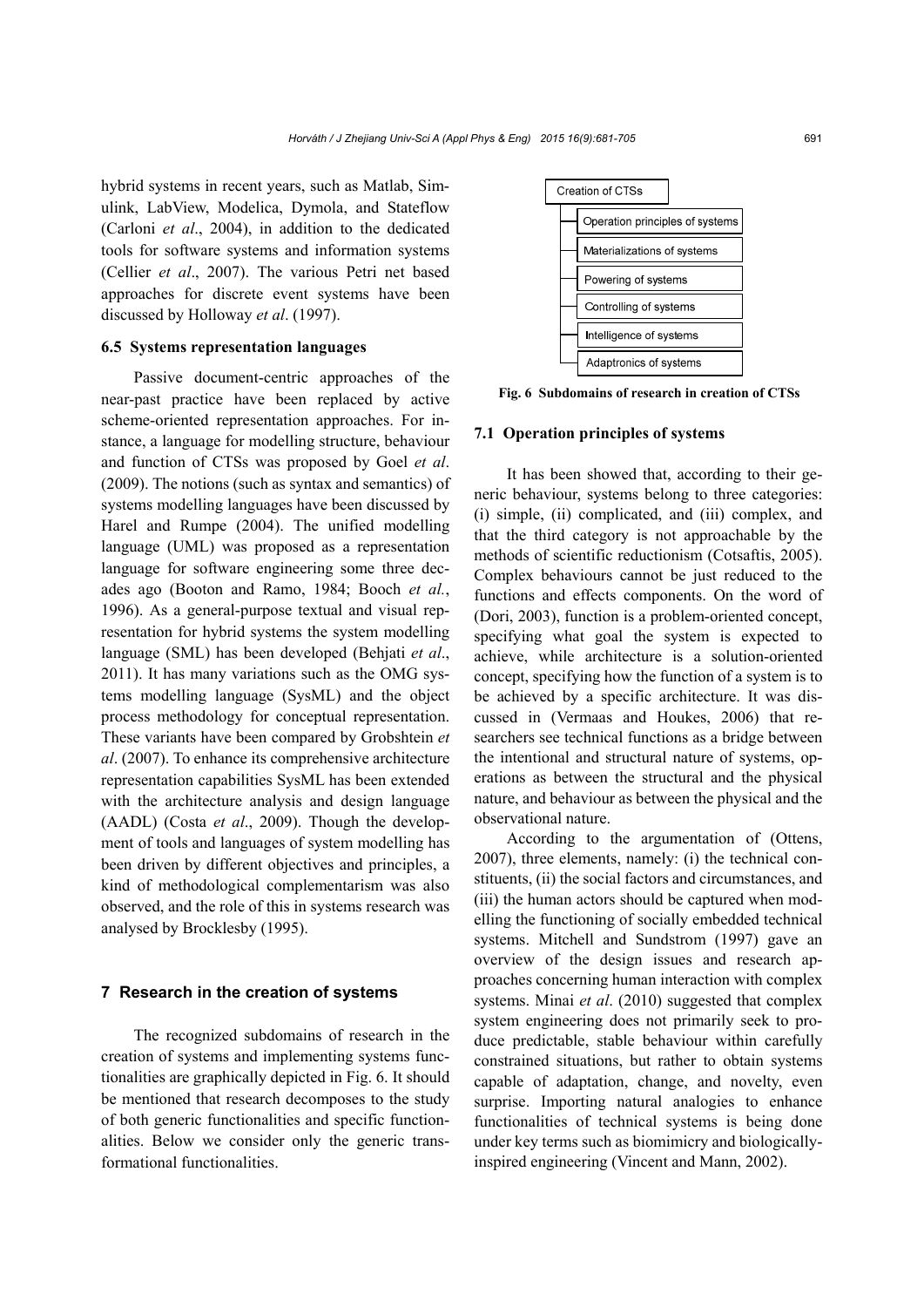#### **7.2 Materialization of technical systems**

Research related to materialization of CTSs seems to extend to five subdomains: (i) advanced structural materials for system embodiment, (ii) innovative functional materials for systems, (iii) surrogates for rare system materials, (iv) dematerialization, and (v) bio/nano materials for systems (Ashby and Cebon, 1993). According to (Itoh, 1991), the traditional issues of producing and using structural materials for embodiment appear in new contexts in the case of complex systems, such as large space systems, due to the effects of the dynamically changing environments. Shape memory alloys and polymers, hybrid matrix materials, smart textiles, dielectric elastomers, and magnetorheological materials are just a limited number of examples of smart materials that researchers are developing and investigating.

There is a move towards an emerging new field of integrated systems materials engineering (SME) (Yang and Tarascon, 2012). For instance, researchers suggested intelligent structures for the aerospace industry (Crawley, 1994). SME emphasizes the study of interactions between materialization of system components, and intends to develop functional materials to enhance the performance at a system level (Tani *et al*., 1998). Establishment of databases for novel functional materials and capturing their functional affordances together with the physical attributes is a new challenge (Sapuan, 2001). Research in next-generation batteries and fuel cells, and smartly behaving materials is rapidly growing in the context of CTSs (Leng *et al*., 2009), as well as research in biomaterials and nanomaterials (Kang *et al*., 2006).

## **7.3 Powering of technical systems**

The following objectives could be identified in this subdomain of research: (i) electric energy transfer networks as CTSs, (ii) replaceable energy storage solutions, (iii) renewable energy sources in CTSs, (iv) power consumption optimization in networked CTSs, and (v) wireless energy transfer in/to CTSs. Researchers address the issues of distributed energy harvesting and transforming electric power systems into heterogeneous and distributed generation networks (Priya and Inman, 2009). Materials and energy research are interconnected in development of high-performance batteries (Jha, 2012). For instance, research in electrochemical energy storage and supercapacitors investigates both material and efficiency related issues. Equipping product with local renewable energy sources is a hot topic of product engineering (Deshmukh and Deshmukh, 2008). Utilization of renewable energy sources and their integration has become a central theme of research in future energy systems (Liserre *et al*., 2010). Electromagnetic fields-based transmission is also an important topic for current research. It seems that energy supply for systems operating in remote locations over long periods without intervention will develop into a research issue.

## **7.4 Controlling of technical systems**

The concepts of cybernetics have been used to differentiate between: (i) the first-order cybernetic systems (whose control and communication is regulated by feedback mechanisms), (ii) the second-order cybernetic systems (which are characterized by selforganization), and (iii) the third-order cybernetic systems (which feature intelligence, or artificial mind and consciousness) (Mayne, 1998). The research in the control of systems shows that there are no generic solutions, but only specific ones, due to the extremely large variety of the objectives, manifestations, and environments of systems (Zhang *et al*., 2008). The range of methodologies proposed and studied in applications is large, from logic based predefined control, through adaptive control, to self-managed intelligent control (Holland, 2006). Most of the control theories and tools have been developed for such systems whose evolution is described by smooth linear or nonlinear state transition functions (Bemporad and Morari, 1999). Emergence and evolution are, however, against the classical principles of control engineering that makes a clear distinction between the design, production, and operation phases of the existence of systems (Tipsuwan and Chow, 2003). In the case of self-adaptive systems no sharp demarcation of the three phases is found possible. Soft computing methodologies have been proposed for multistage supervisory control of complex systems (Stylios *et al*., 1999).

## **7.5 Intelligence of systems**

In the past, research focused on many different areas of implementation of artificial reasoning and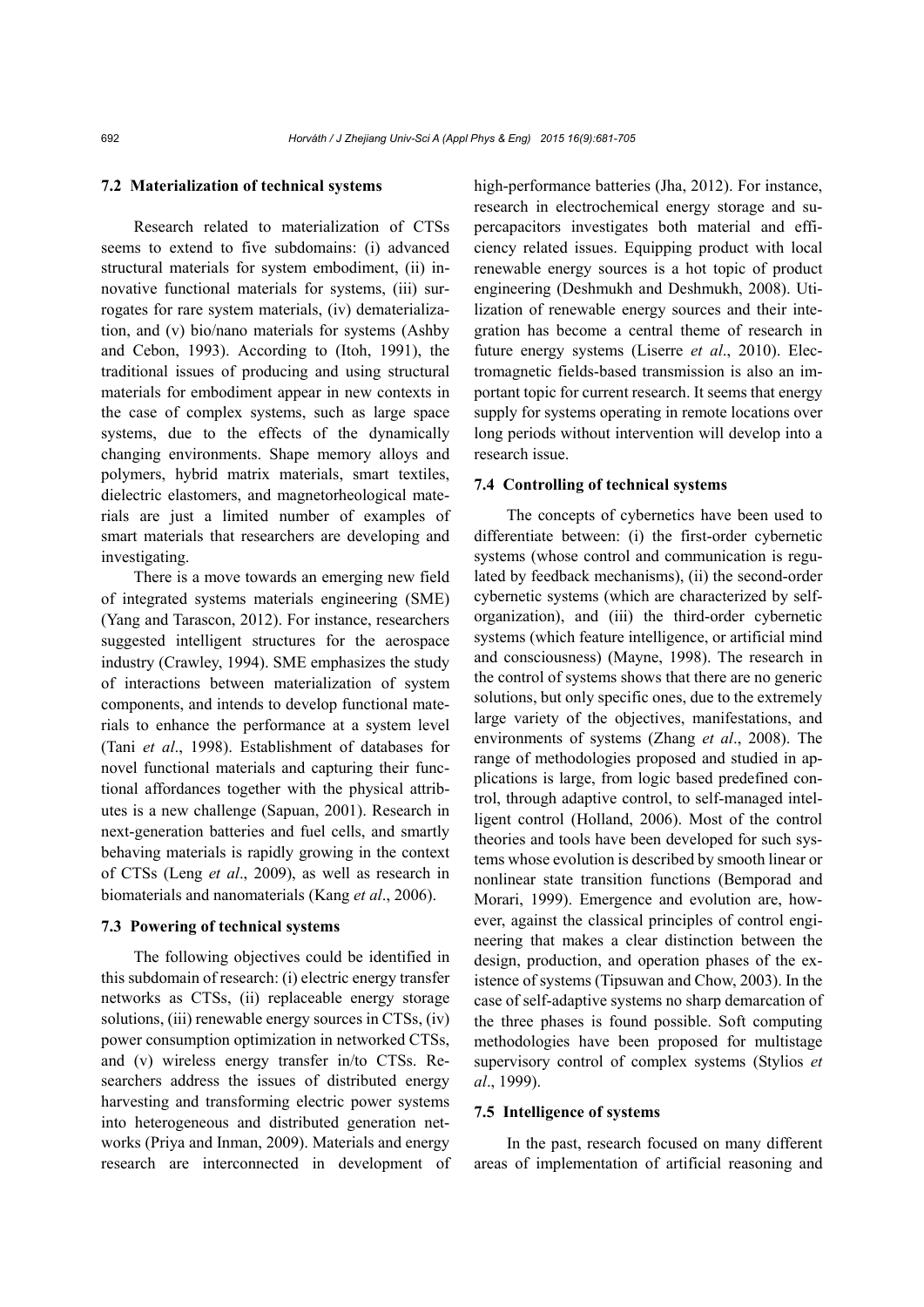intelligence technologies in complex systems: (i) formal (the first-, second-, and higher-order logic), (ii) rule-based symbolic reasoning, (iii) fuzzy logic, (iv) genetic algorithms, (v) case-based reasoning, (vi) neural networks, (vii) natural analogy-based mechanisms, (viii) expert systems, and (ix) multi-agentbased systems. In the last two decades, a strong integration of technologies can be observed in the field of intelligent engineering systems (Jain and Jain, 1997). New technologies such as smart sensor networks, collaborative agent technologies, big data management, and semantic network technologies complete the range of technologies that are addressed in research and used in development (Albus, 2001). Concerns for research are: (i) distribution of decisions, (ii) timing/scheduling of reasoning processes, (iii) artificial immune systems in industrial applications, and (iv) interaction and communication via brain-computer interfaces with intelligent systems (Nijholt and Tan, 2008). Personalization and social intelligence is a hot issue in multi-robot and human-robot systems (Lueth *et al*., 1994). Networking of intelligent robots, development of proactive service robotics systems, and application specific cyber-physical systems are all studied intensively (Luo *et al*., 2003). The current trend in the research of intelligent systems indicates that more integration and diversification has been achieved over the last decades and that this trend will most probably continues in the coming years (Chaib-Draa *et al*., 1992).

# **7.6 Adaptronics of systems**

The ability of a system to physically (structurally and procedurally) change (adapt) to the new optimum, potentially even while in use, is defined as adaptability by Chmarra *et al*. (2008). Coined by German researchers, the term adaptronics designates a system wherein at least one element is applied in a multifunctional way and the whole structure shows autonomic adaptive characteristics under different conditions (Neumann, 2007). Adaptation is seen as a conditioned self-capability of a class of systems (Benyon and Murray, 1993). In the literature, evolution and evolvability of engineered systems are also often studied as system properties (Janocha, 2007). Traditional interpretation of the evolution of an engineered system considers the changes to a system, which are made by the system designers at design

time as a result of changed requirements from one release of the system to the next. Evolvability is studied based on the assumption that systems have intelligence and self-adaptability to adapt themselves automatically, either of which based on run-time environmental changes, and it has received attention in the context of hardware systems (Torresen, 2004), embedded systems (van de Laar *et al*., 2011), and software systems (Cheng *et al*., 2009).

#### **8 Research in systems axiology**

Systems axiology research concentrates on the relationships between systems and society with the objective of studying: (i) the nature that value systems represent and create, (ii) the value judgments and humanistic concerns related to systems, (iii) the development and embedding of systems in the fabric of nature, society, and infrastructure, and (iv) the impacts of systems on individuals, social entities, and cultures. The subdomains of research are shown in Fig. 7.



**Fig. 7 Subdomains of systems axiology** 

# **8.1 Coexistence and coevolution of systems and society**

The interaction of CTSs and their coevolution with society are current hot topics of research. In an early paper, Sutherland (1978) proposed two strategies to reduce the disparity between the claims that systems science promised and what it has actually accomplished in a social context, which focus on: (i) increasing obedience to the set of procedural dictates under which the system philosophy was initially formulated, and (ii) bringing the rates of development of system theory and system methodology into better balance, such that system ontology becomes in part responsive to system epistemology. Due to the fact that engineered systems are socially constructed, systems and society are in a relationship that cannot be separated (Bauschspies *et al*., 2006).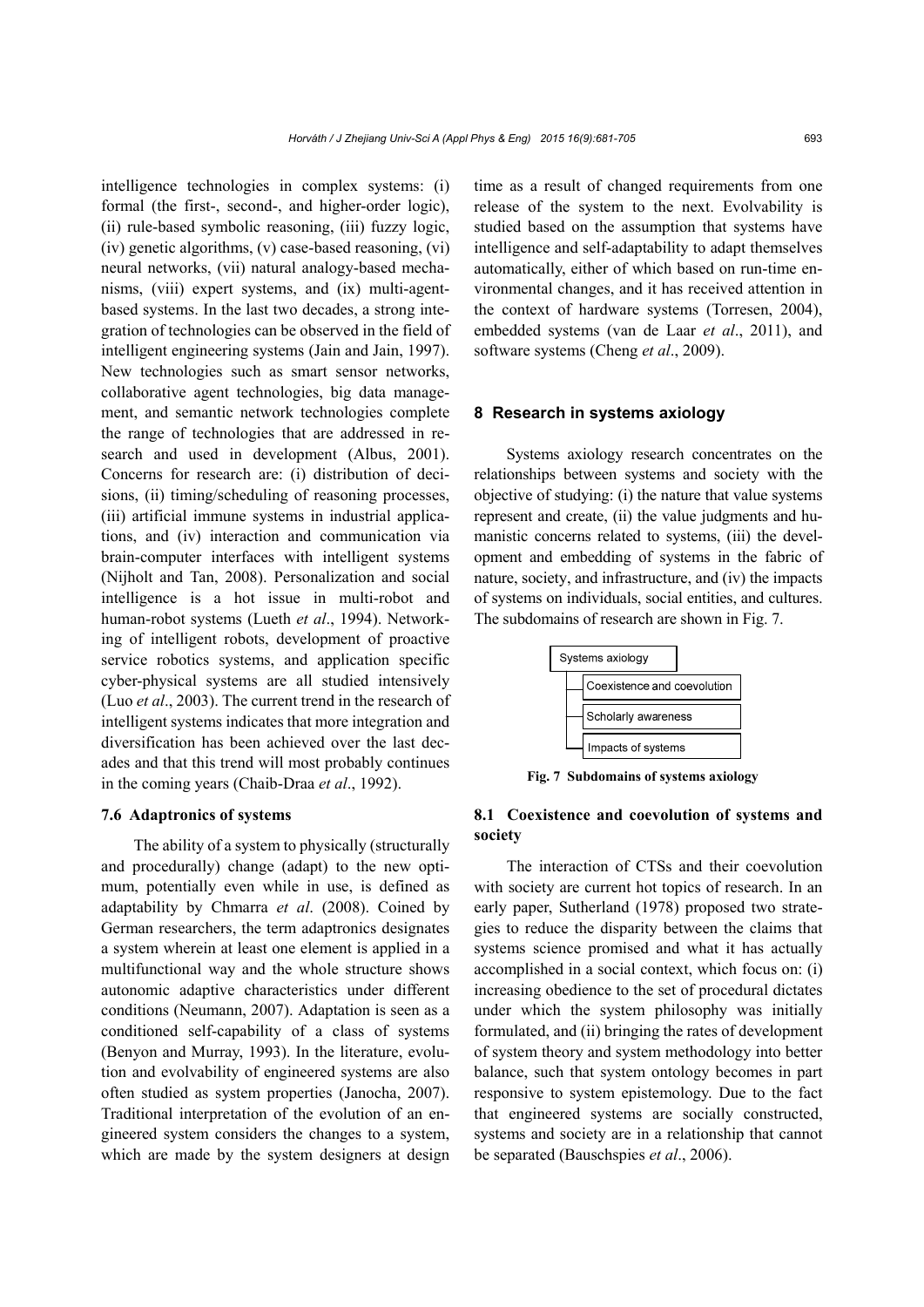Various authors considered the intrinsic relationships between science, technology, and society as a basis (McGinn, 1991). Some of the important relationships studied are those such as automation (Mayer, 2008), reliability (Schulman *et al*., 2004), ecology (Jørgensen *et al*., 1992), virtualization (Ray, 2005), and connectivity (Farber, 2002), which altogether bring the research issue of dependability to the fore. From a pragmatic point of view, high-reliability management of large hazardous technical systems (Horváth and Matthews, 2004) and optimal utilization of the critical service infrastructures of society (Roe *et al*., 2005) are the focus of investigation due to the obvious interest in the strategy of managing performance fluctuations. Social and human impacts of the trends of automation and information have grown to be distinct research foci (Bates, 1990). The human-systems relationship has been studied from the following aspects: (i) human as system creator and supervisor, (ii) human-system cooperation and interfunctionality, and (iii) presence/inclusion of autonomous intelligent systems (Antsaklis *et al*., 1993).

#### **8.2 Scholarly awareness of systems**

It seems that research interest is divided between contents for systems engineering educational programs, and the advanced enabling environments/tools for systems education. Education programs in systems science and engineering can broadly be sorted into: (i) systems theories, (ii) systems engineering, (iii) manufacturing systems, (iv) industrial engineering, (v) technology policy and management, (vi) operations research, (vii) systems logistics, and (viii) engineering management categories (Ng, 2004). Four levels of education have been identified: (i) individual, (ii) organizational, (iii) inter-organizational, and (iv) network level (Romano and Secundo, 2009). As analysed by Dixit and Valerdi (2007), challenges exist in the development of systems engineering as a recognized profession, because the problem space in which it operates is very broad, and many principles are borrowed from other disciplines. It was argued by Kieras (1988) that the choice of what should be taught about the internal workings of equipment is critical, especially when the equipment user is expected to recognize malfunctions, and either compensate for them, or repair them.

Five competencies for system engineers have been identified by Hall (1962): (i) affinity with systems thinking, (ii) creative capabilities, (iii) faculty of judgment, (iv) facility in human relations, and (v) a gift for expression. Course contents development is challenged by the theory-practice duality, that is the breadth and depth of theoretical system science, and the know-how of development and application of systems, which is becoming more complex as engineered systems are becoming complex (Foster *et al*., 2001). Researchers claimed that general systems theory cannot be adequately understood or applied by undergraduate or graduate students until their thinking has reached a particular developmental level and have integrated particular epistemological assumptions into their world views (van Dam *et al*., 2007). They also considered what knowledge of systems should be communicated to, and how systems related competencies can be built up for non-technical individuals and broader non-expert communities (Grippa and Secundo, 2009).

With the advent of personal computers, computer support manifested in three main fields: (i) acquisition and analysis of data from experiment, (ii) simulation of operational workflows and system behaviours, and (iii) computer-aided learning tutorials (Heikal and Peeling, 1991). Among others, Bransford *et al*. (1989) proposed the consideration of: (i) learner centred, (ii) knowledge centred, (iii) community centred, and (iv) assessment centred learning environments/tools, which are conceptualized as a system of interconnected components. In addition to networking, recent technological developments have made simulations and gamifications crucial parts of system learning (Prensky, 2003). Recent efforts are towards adaptive learning systems based on semantic web languages (Wang and Chen, 2008), and towards web-hosted collaborative intelligent tutorial systems, that also benefit from the affordances of virtual and mixed reality technologies (Schaf *et al*., 2007). Virtual laboratory platforms and remotely accessible physical laboratories were proposed for experimentation in intensive educational contexts (Arango *et al*., 2007).

#### **8.3 Impacts of systems**

The dependence of systems on their surroundings is studied under the assumption that even autonomous systems have multi-fold teleological and technical relationships with their environment (Liker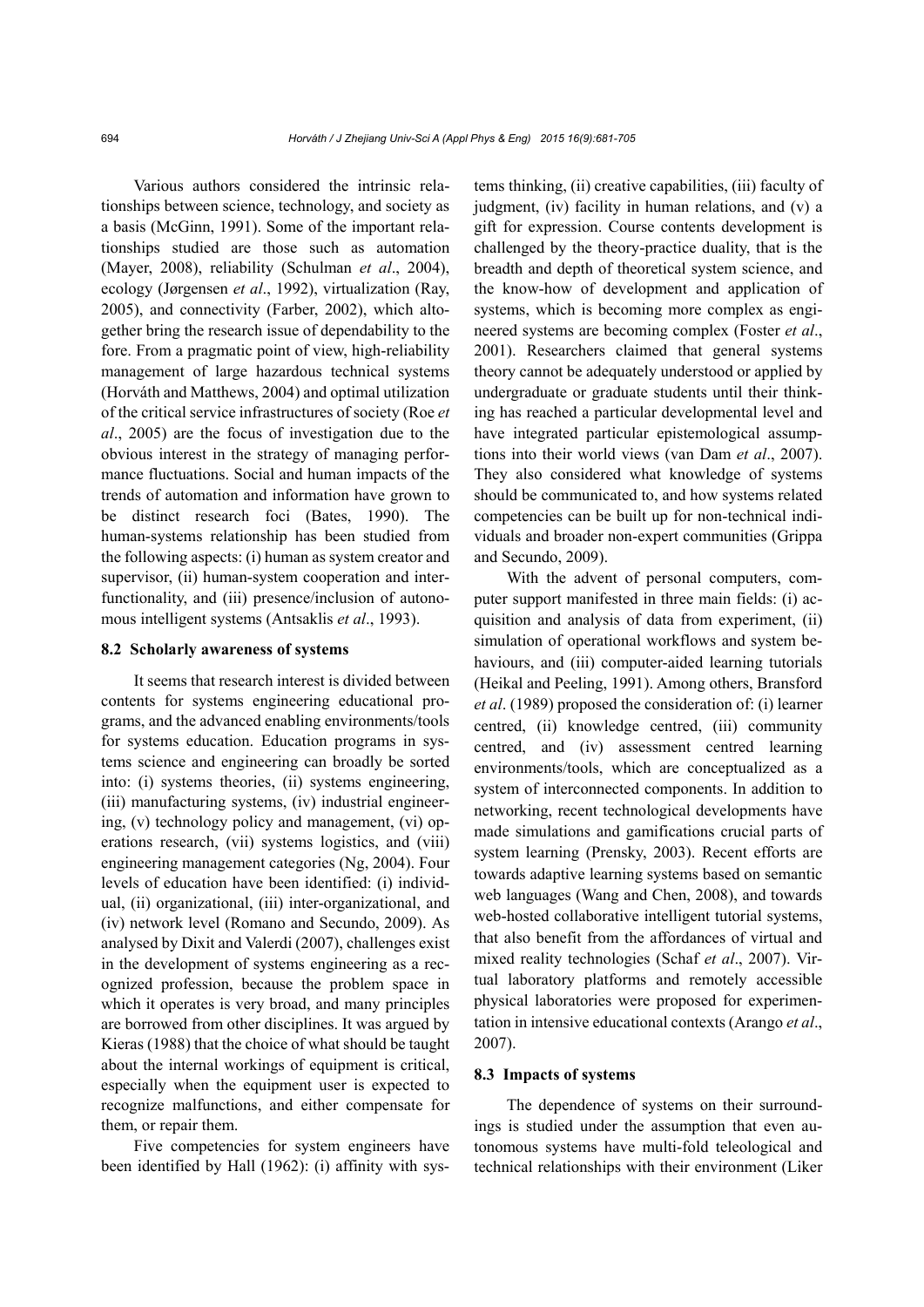*et al*., 1993). As the embedding environment changes, the requirements posed by the environment to the system are also changing, as well as the conditions for the system operation. Three major impact fields have been identified for CTSs: (i) ecological impacts, (ii) socio-economic impacts, and (iii) cognitive-emotive impacts. Ecological impacts have been variously formulated and interpreted with respect to the living/ organic and the non-living/abiotic environments, and considering a broader/narrower effect zone and longer/shorter time windows (Allen *et al*., 2003). Literature shows that eventually there are as many kinds of ecological impacts as systems, or even more. Ecological engineering has developed as the discipline of studying the phenomena and developing principles for engineering under ecological constraints (Mitsch, 1996). Sustainability constraints have been interpreted as system boundaries (Ny *et al*., 2006). Correlation was found between the economic and ecological performance, which can be influenced on a multiple level of system innovation (Boons and Wagner, 2009). The challenge of eco-innovation was addressed (Rennings, 2000), as well as the role of sustainable design and development in achieving eco-efficiency (Braungart *et al*., 2007).

It seems that a central issue for research in the subdomain of socio-economic impacts is the social impact of computerization (Forester, 1992), or using information and communication technologies (Perrolle, 1988). The objective of research ranges from the philosophical foundations (O'Donnell and Henriksen, 2002) and influences on organizations (Sviokla, 1990), through the effects of connectivity (Kraut *et al*., 1998) and information sharing (Griffiths and Parke, 2002), to security (Whitman, 2003) and privacy (Malhotra *et al*., 2004). The methods and measures of assessing social impacts have turned up frequently as research interests, in various contexts, for a long time (Wolf, 1983). Though computerization receives growing attention, the social impacts of other engineering systems (e.g., production systems) (Schmid and Verlage, 2002), have also been widely studied. Of importance is the observation of (Bugliarello, 1991) that "many engineering developments of this century with immense impacts on our lives have not been accompanied by realistic engineering views of those impacts on the social fabric or the environment".

The social impact of computerization and its study have been found to be enormous, and have been complemented with the study of economic aspects (Litan and Rivlin, 2001). Cognitive-emotive impacts are also receiving attention (Madni, 2010). Since the socio-cultural impacts of CTSs starts with their interaction with and the influence on human individuals and communities, perceptive, cognitive and emotional effects of technologies and systems have been studied in countless forms (Subrahmanyam *et al*., 2000). Using computer-aided engineering systems in creative industrial product development processes is also a prominent study area (Norman, 1997). The research efforts in this subdomain can be exemplified by very different studies such as the effect of learning systems (Domínguez *et al*., 2013), or road traffic systems (Gish *et al*., 1999). With the ultimate goal of reducing or neutralization of impact, various measures have been proposed (Moon *et al*., 2004).

#### **9 Research in systems manifestations**

The literature shows that there are two main dimensions of research in this domain which appear in integration: (i) manifestation from organizational and structural perspectives, and (ii) manifestation from operational and behavioural perspectives. The subdomains of research in manifestation of CTSs are shown in Fig. 8.



**Fig. 8 Subdomains of research in manifestation of CTSs**

# **9.1 Closed and open system manifestations**

von Bertalanffy (1950b) noted that biological systems are 'open' in that they have to interact with the environment (exchange matter and energy in order to stay alive). CTSs are open systems in this sense, but in addition they may have varying system boundaries, structure, and behaviour on different scales (Hewitt, 1985). In current research, the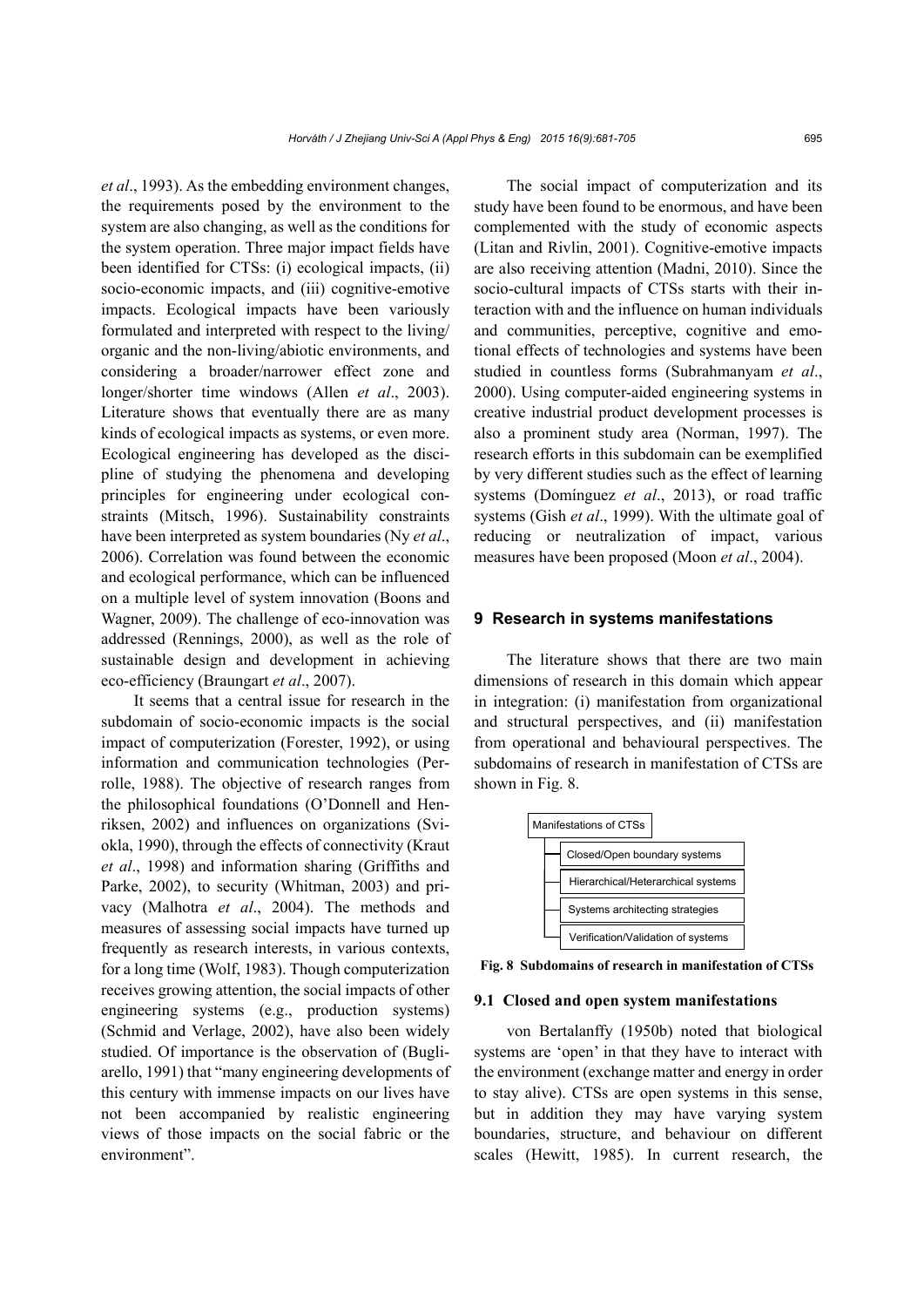Internet/WWW is the ultimate open system, which shows the highest extensibility (anyone can create a new Web server/page, become a part of the Web, and contribute to it immediately) (Dargan and Hermes, 1997). Members of an open system may leave a particular structure and affiliate with other systems temporarily or permanently. However, not all distributed systems are automatically open systems (Yoshida *et al*., 2004).

Seven aspects were proposed by Minar (2002) to evaluate the characteristics of distributed systems: (i) manageability, (ii) information coherence, (iii) extensibility, (iv) fault tolerance, (v) security, (vi) resistance, and (vii) scalability. A volatile nature is a distinguishing characteristic of open systems, and has influence on both the architecture and the management. Being influenced by interoperability and interfacing concerns, ad hoc extensibility of open systems is a major issue. Hierarchical systems have been found extensible more easily, but less flexibly, than open decentralized systems (Zhang and Li, 2010). Other widely studied characteristics of open systems are decentralization and scalability (Jogalekar and Woodside, 2000). Truly decentralized systems are functionally, structurally and decision-wise dispersed. Scalability studies address issues related to the limits and trends of growth of systems.

# **9.2 Hierarchical and heterarchical system manifestations**

The term 'hierarchical system' has been used in research in several different ways, referring to classifications, objectives, concepts, controls, functions, tasks, compositions, and structures (Voorhees, 1983). Hierarchy has been studied as an area of general systems theory (Salthe, 2012). Proposed hierarchical system theories have been applied to develop representations and manage the decomposition of a system into a hierarchical structure of subsystems (Smith and Sage, 1973). It was proposed by Allen and Mistree (1993) that the hierarchical or heterarchical nature of a system should be considered in the design process. Hierarchical structures were found efficient in control of and information processing in complex systems (Conant, 1974). It was shown that a hierarchical structure leads to an effective saturation of the complexity value with increasing number of lower levels (Ceccatto and Huberman, 1988). It is proposed that hierarchical system theory (dealing with constraints bearing on a system), as a polar opposite of self-organization theory (looking at a changing system from inside) could in fact be taken to be complementary, since each supplies what the other lacks in understanding systems (Salthe and Matsuno, 1995).

# **9.3 Systems architecting strategies**

It was argued by Maier (1996) that systems architecting activities are distinct from other system engineering activities. Traditionally, architecting was seen as a process of structuring and integrating the components of a system, and their architectural and operational interrelationships (Ezell and Crowther, 2007). With the appearance of system of systems, its scope extended to configuration and integration of systems into higher level configurations. Modularization of systems has been recognized as an approach providing both technical and economic advantages. Research addresses the generic principles of modularization and creates some levels of independence from design and implementation viewpoints, but raises issues of compatibility, interfacing, and system testing.

Typical modular systems are produced by the computer industry, where modularization includes hardware, software, and cyberware. There are studies on how modularization supports division of cognitive labour, enables parallel work, and offers flexibility and variability. As discussed by Baldwin and Clark (2006), three basic types of modularity have been considered: (i) modularity-in-design, (ii) modularityin-production, and (iii) modularity-in-use. Various methods have been developed, for instance, the design structure matrix approach, to define modules based on mapping the relationships between system parameters. System composition based on selecting and configuring (off-the-shelf) components, and platform-based architecting are other approaches (Gössler *et al*., 2007).

#### **9.4 Verification/Validation of systems**

The objective of verification and validation (V&V) research is to facilitate dependable CTSs (Wise and Wise, 1993). V&V refers to a family of informed, systematic, and critical (rational or empirical) examinations and investigations that include: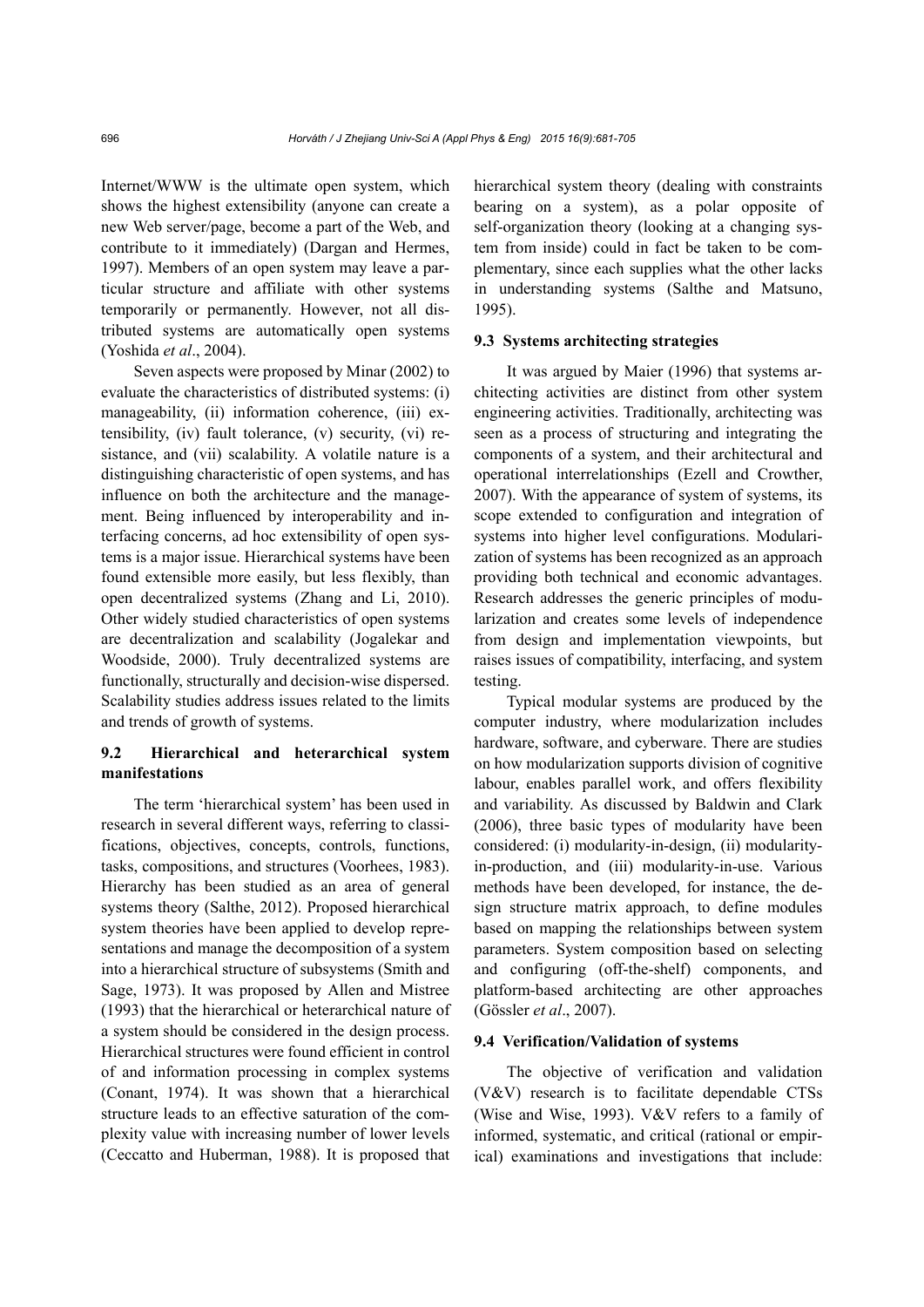(i) justification and validation that are usually rational and applied to system theories, rules, and facts, (ii) observation and experimentation that are typically empirical and explorative, (iii) interrogation and intervention that are applied to various stakeholders and manifestations of systems, or to parts thereof, and (iv) analysis, simulation, and optimization that are based on virtual models and replicas of systems using computer-aided tools. Verification is defined as the confirmation by examination and provision of objective evidence that the objectives of a system development have been fulfilled (Goubault *et al*., 2006). Validation is defined as proving that a system fulfils particular requirements for a specific intended use, and it performs as it is expected in the presumed context (Heerink and Brinksma, 1995). Complementing each other, methods and tools of V&V serve as means of 'scrutinizing' CTSs from conceptual, materialization, operational, structural, and behavioural aspects. A wide variety of studies has been conducted on each of these tasks, ranging from underpinning theories through supporting methods to supporting tools and systems. V&V has an emphasized role in the context of mission critical systems and high-impact (safety-critical) CTSs (Feiler, 2009).

Nevertheless, ensuring that such systems meet their predefined requirements and perform as expected is a challenging issue (Gonzalez and Barr, 2000). It has been shown that conventional V&V methods and tools such as testing and simulation have become less useful in many modern engineering disciplines or even not always applicable to specific (e.g., intelligent) systems. Often early prototypes are used for requirement validation (Andrews and Goeddel, 1994). Over the years there has been an increasing research effort directed towards the automatic verification of infinite state systems, such as timed automata, hybrid automata, data-independent systems, and relational automata (Alur *et al*., 1996). Automatic verification of embedded systems includes model-checking procedures checking safety, liveness, time-bounded and duration requirements of digital controllers, schedulers and distributed algorithms (Abdulla and Jonsson, 2003). Researchers adopted the assume-guarantee approach to verification, where both the assumptions made about system components and the guarantees that they provide are regular safety properties, represented by finite automata (Kwiatkowska *et al*., 2010).

#### **10 Some reflections and conclusions**

Systems science is concerned with scientific exploration of and theorizing about systems, and it is seen both as a conceptual system of abstract ideas and as a real system of practical knowledge and know-how. General system theory provides the doctrine of principles applicable to all systems (Hofkirchner and Schafranek, 2011). The engine behind the advancement of systems science and general system theory is foundational research, which has not been sufficiently investigated in the past from an ontological perspective.

The objective of this paper has been to contribute to the elimination of this bottleneck and to argue for further research. It has been found that an extremely large number of publications are available concerning many research domains. However, it is difficult to identify specific foci in the domains. For this reason the proposed classification has many subjective elements and imbalance in terms of evidences underpinning particular claims. Although the intention was clearly to demarcate the content of research from the ways research was conducted, it was not possible in every single case.

The proposed classification scheme of foundational research in CTSs is shown in Fig. 9. It shows the abstract categories, as well as the research domains and subdomains. Obviously, various branches of research can be identified within each subdomain, but this effort could be started, but not finished in this paper. This is however difficult for the reason that many research works have strongly interdisciplinary or multidisciplinary character. Just to mention one illustrative example, the research of (Harrison and West, 2000) extends to at least three research subdomains that have been identified in our paper. Contemporary system engineering also includes domains of research, such as engineering project management and operations research, which the classical one does not. Engineering of information systems and in particular software systems is conducted according to multiple, competing methodologies (Wangler and Backlund, 2005).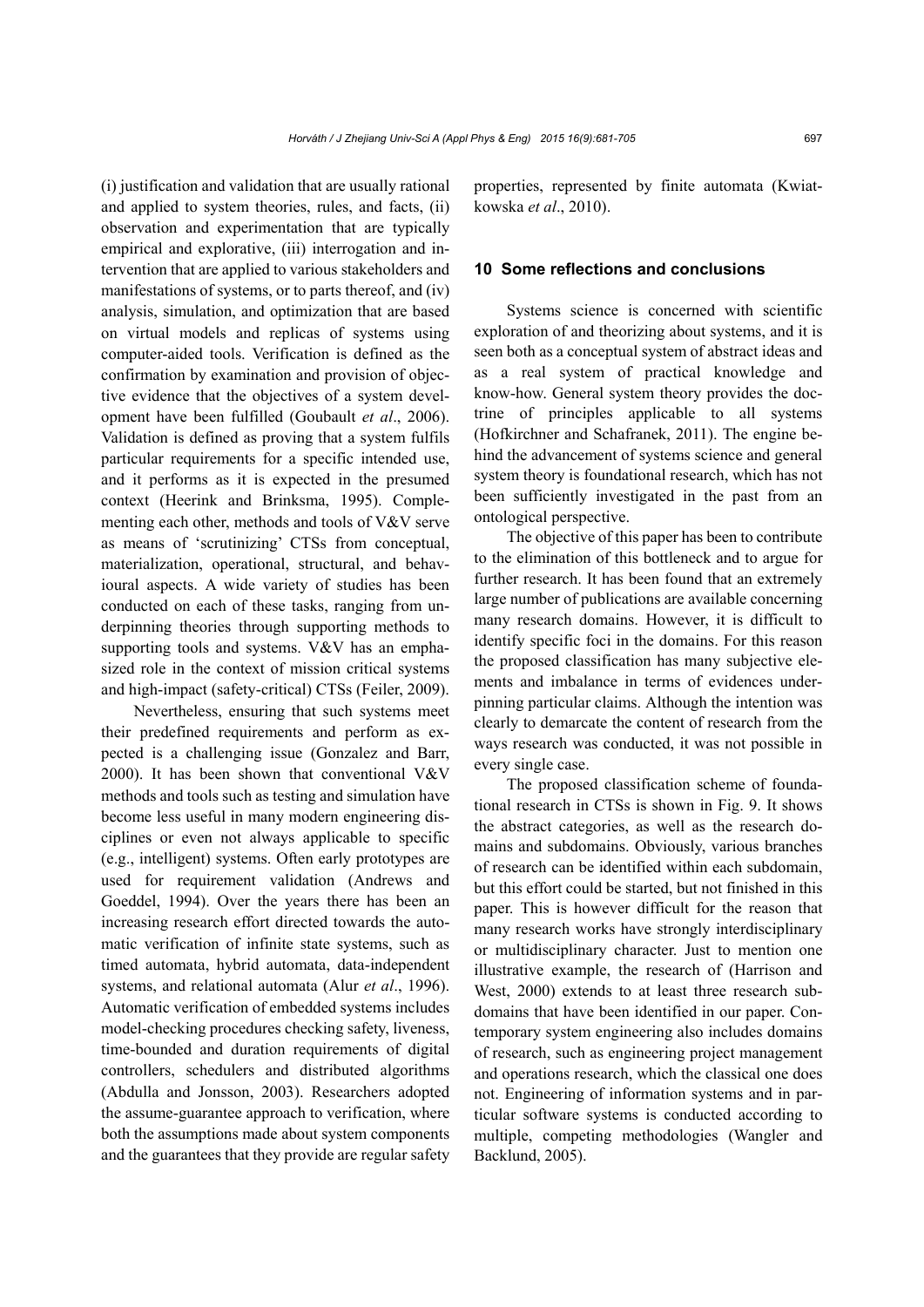

**Fig. 9 Mapping of the domains of research related to CTSs**

Further study is needed to learn what other genres of systems the proposed classification can be applied to, and to explore what modifications it needs in order to become applicable for the survey of foundational research in other domains of systems science and engineering. The proposed classification scheme entails the need for a reasoning model about the operative (practice-driven) research approaches of CTSs—a challenge which will be addressed in our follow up research. In addition, we will be engaged with the application and possible refinement of the proposed reasoning model for cyber-physical systems (Baheti and Gill, 2011) and Internet-of-things infrastructure-based systems (Boley and Chang, 2007) in the second phase of our work.

#### **References**

- Abdulla, P.A., Jonsson, B., 2003. Model checking of systems with many identical timed processes. *Theoretical Computer Science*, **290**(1):241-264. [doi:10.1016/S0304- 3975(01)00330-9]
- Aberer, K., Hauswirth, M., 2001. Peer-to-peer information systems: concepts and models, state-of-the-art, and future systems. *ACM SIGSOFT Software Engineering Notes*, **26**(5):326-327. [doi:10.1145/503271.503268]
- Ackoff, R.L., 1974. The systems revolution. *Long Range Planning*, **7**(6):2-20. [doi:10.1016/0024-6301(74)90127 -7]
- Ackoff, R.L., 1994. Systems thinking and thinking systems. *System Dynamics Review*, **10**(2-3):175-188. [doi:10. 1002/sdr.4260100206]
- Akerkar, R., Sajja, P., 2010. Knowledge-based Systems. Jones & Bartlett Publishers.
- Albus, J.S., 2001. Engineering of Mind: an Introduction to the Science of Intelligent Systems. Wiley, New York.
- Allen, J., Mistree, F., 1993. Design of hierarchical and non-hierarchical systems. Proceedings of the NSF Design and Manufacturing Systems Conference, Charlotte, NC, p.443-447.
- Allen, T.F., Giampietro, M., Little, A.M., 2003. Distinguishing ecological engineering from environmental engineering. *Ecological Engineering*, **20**(5):389-407. [doi:10.1016/j. ecoleng.2003.08.007]
- Alur, R., Henzinger, T.A., Ho, P.H., 1996. Automatic symbolic verification of embedded systems. *IEEE Transactions on Software Engineering*, **22**(3):181-201. [doi:10.1109/32. 489079]
- Andreasen, M.M., 2011. 45 years with design methodology. *Journal of Engineering Design*, **22**(5):293-332. [doi:10. 1080/09544828.2010.538040]
- Andrews, B.A., Goeddel, W.C., 1994. Using rapid prototypes for early requirements validation. Proceedings of the INCOSE International Symposium, **4**(1):98-105. [doi:10. 1002/j.2334-5837.1994.tb01689.x]
- Antsaklis, P.J., Lemmon, M.D., Stiver, J.A., 1993. Learning to be autonomous: intelligent supervisory control. *Intelligent Control Systems: Theory and Applications*, p.28-62.
- Arango, F., Chang, C., Esche, S.K., *et al*., 2007. A scenario for collaborative learning in virtual engineering laboratories. Proceedings of the 37th Annual Frontiers in Education Conference-Global Engineering: Knowledge without Borders, Opportunities without Passports, IEEE, F3G-7.
- Ashby, M.F., Cebon, D., 1993. Materials selection in mechanical design. *Le Journal de Physique IV*, **3**(C7):C7-1.
- Badillo-Piña, I., Tejeida-Padilla, R., Morales-Matamoros, O., 2011. Toward a systems science structure. Proceedings of the 55th Annual Meeting of ISSS, Hull, UK, **55**(1).
- Baheti, R., Gill, H., 2011. Cyber-physical systems: the impact of control technology. *IEEE Control Systems Society*, **1**:161-166.
- Bahill, A.T., Gissing, B., 1998. Re-evaluating systems engineering concepts using systems thinking. *IEEE Transactions on Systems, Man, and Cybernetics, Part C:*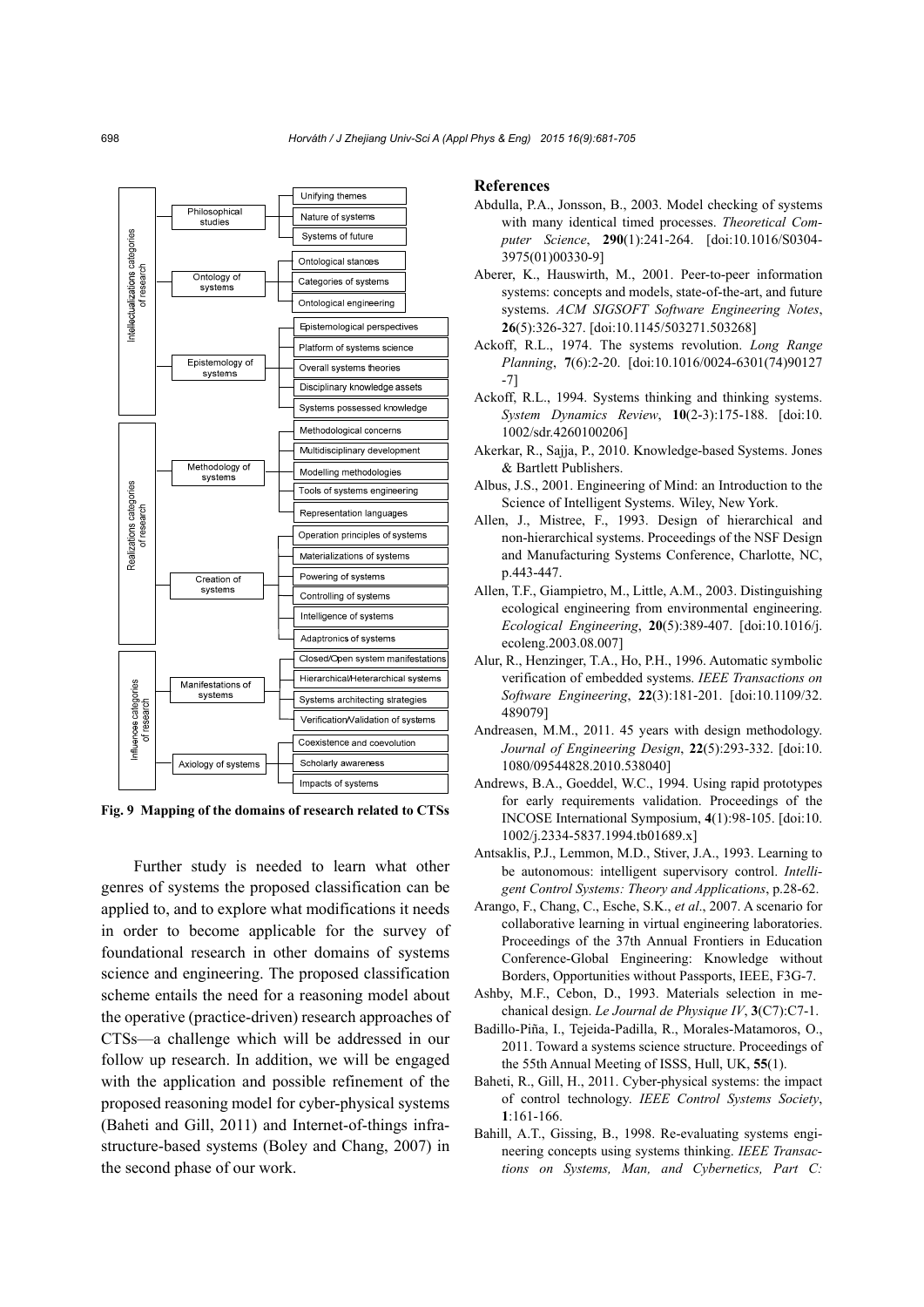*Applications and Reviews*, **28**(4):516-527. [doi:10.1109/ 5326.725338]

- Bahm, A.J., 1981. Five types of systems philosophy. *International Journal of General System*, **6**(4):233-237. [doi:10. 1080/03081078108934801]
- Baldwin, C.Y., Clark, K.B., 2006. Modularity in the Design of Complex Engineering Systems. Springer, Berlin, p.175- 205.
- Bates, B.J., 1990. Information systems and society: potential impacts of alternative structures. *Telecommunications Policy*, **14**(2):151-158. [doi:10.1016/0308-5961(90) 90032-M]
- Bauschspies, W.K., Croissant, J., Restivo, S., 2006. Science, Technology and Society: a Sociological Approach. Blackwell Publishing, Malden, MA, USA.
- Becker, J., Niehaves, B., 2007. Epistemological perspectives on IS research: a framework for analysing and systematizing epistemological assumptions. *Information Systems Journal*, **17**(2):197-214. [doi:10.1111/j.1365-2575.2007. 00234.x]
- Behjati, R., Yue, T., Nejati, S., *et al*., 2011. Extending SysML with AADL concepts for comprehensive system architecture modelling. *In*: Modelling Foundations and Applications. Springer, Berlin, p.236-252.
- Beitz, W., 1994. Design science: the need for a scientific basis for engineering design methodology. *Journal of Engineering Design*, **5**(2):129-133. [doi:10.1080/ 09544829408907878]
- Bemporad, A., Morari, M., 1999. Control of systems integrating logic, dynamics, and constraints. *Automatica*, **35**(3):407-427. [doi:10.1016/S0005-1098(98)00178-2]
- Benyon, D., Murray, D., 1993. Developing adaptive systems to fit individual aptitudes. Proceedings of the 1st International Conference on Intelligent User Interfaces, ACM, p.115-121. [doi:10.1145/169891.169925]
- Bi, Z., 2011. Revisiting system paradigms from the viewpoint of manufacturing sustainability. *Sustainability*, **3**(9): 1323-1340. [doi:10.3390/su3091323]
- Bird, S.D., 1993. Toward a taxonomy of multi-agent systems. *International Journal of Man-Machine Studies*, **39**(4): 689-704. [doi:10.1006/imms.1993.1079]
- Boley, H., Chang, E., 2007. Digital ecosystems: principles and semantics. Proceedings of the Inaugural IEEE-IES Digital EcoSystems and Technologies Conference, IEEE, p.398-403. [doi:10.1109/DEST.2007.372005]
- Booch, G., Rumbaugh, J., Jacobson, I., 1996. The unified modelling language. *Unix Review*, **14**(13):5.
- Boons, F., Wagner, M., 2009. Assessing the relationship between economic and ecological performance: distinguishing system levels and the role of innovation. *Ecological Economics*, **68**(7):1908-1914. [doi:10.1016/j. ecolecon.2009.02.012]
- Booton, R.C., Ramo, S., 1984. The development of systems engineering. *IEEE Transactions on Aerospace and Electronic Systems*, **4**:306-310. [doi:10.1109/TAES.1984. 4502055]
- Borst, P., Akkermans, H., Top, J., 1997. Engineering ontologies. *International Journal of Human-Computer Studies*,

**46**(2-3):365-406. [doi:10.1006/ijhc.1996.0096]

- Braha, D., Suh, N., Eppinger, S., *et al*., 2006. Complex Engineered Systems. Springer, Berlin, p.227-274. [doi:10. 1007/3-540-32834-3]
- Bransford, J.D., Franks, J.J., Vye, N.J., *et al.*, 1989. New approaches to instruction: because wisdom can't be told. *In*: Similarity and Analogical Reasoning. Cambridge University Press, Cambridge, p.470-497.
- Braungart, M., McDonough, W., Bollinger, A., 2007. Cradleto-cradle design: creating healthy emissions. *Journal of Cleaner Production*, **15**(13-14):1337-1348. [doi:10. 1016/j.jclepro.2006.08.003]
- Brocklesby, J., 1995. Intervening in the cultural constitution of systems: methodological complementarism and other visions for systems research. *The Journal of the Operational Research Society*, **46**(11):1285-1298. [doi:10. 1057/jors.1995.178]
- Bugliarello, G., 1991. The social function of engineering: a current assessment. *In*: Sladovich, H.E. (Ed.), Engineering as a Social Enterprise. National Academic Press, Washington DC, p.73-88.
- Bunge, M.A., 1977. General systems and holism. General Systems Yearbook, **22**:87-90.
- Bunge, M.A., 1979. A World of Systems. Reidel, Dordrecht, Boston.
- Burrell, G., Morgan, G., 1979. Sociological paradigms and organizational analysis. Heinemann, London.
- Cabrera, D., Colosi, L., Lobdell, C., 2008. Systems thinking. *Evaluation and Program Planning*, **31**(3):299-310.
- Cao, X.R., Ho, Y.C., 1990. Models of discrete event dynamic systems. *IEEE Control Systems Magazine*, **10**(4):69-76. [doi:10.1109/37.56280]
- Carloni, L., Di Benedetto, M., Passerone, R., *et al.*, 2004. Modelling Techniques, Programming Languages and Design Toolsets for Hybrid Systems. The Columbus Project, Technical Report DHS4-6.
- Ceccatto, H.A., Huberman, B.A., 1988. The complexity of hierarchical systems. *Physica Scripta*, **37**(1):145. [doi:10. 1088/0031-8949/37/1/021]
- Cellier, F.E., Clauß, C., Urquía, A., 2007. Electronic circuit modelling and simulation in Modelica. Proceedings of the Sixth Eurosim Congress on Modelling and Simulation, p.1-10.
- Chaib-Draa, B., Moulin, B., Mandiau, R., *et al.*, 1992. Trends in distributed artificial intelligence. *Artificial Intelligence Review*, **6**(1):35-66. [doi:10.1007/BF00155579]
- Chandrasekaran, B., Josephson, J.R., Benjamins, V.R., 1999. What are ontologies, and why do we need them? *IEEE Intelligent Systems*, **14**(1):20-26. [doi:10.1109/5254. 747902]
- Checkland, P., 1999. Systems Thinking, Systems Practice. John Wiley, Chichester, New York.
- Checkland, P., Poulter, J., 2010. Soft systems methodology. *In*: Reynolds, M., Holwell, S. (Eds.), Systems Approaches to Managing Change: a Practical Guide. Springer, London, p.191-242. [doi:10.1007/978-1-84882-809-4\_5]
- Chen, C., 1999. Visualising semantic spaces and author co-citation networks in digital libraries. *Information*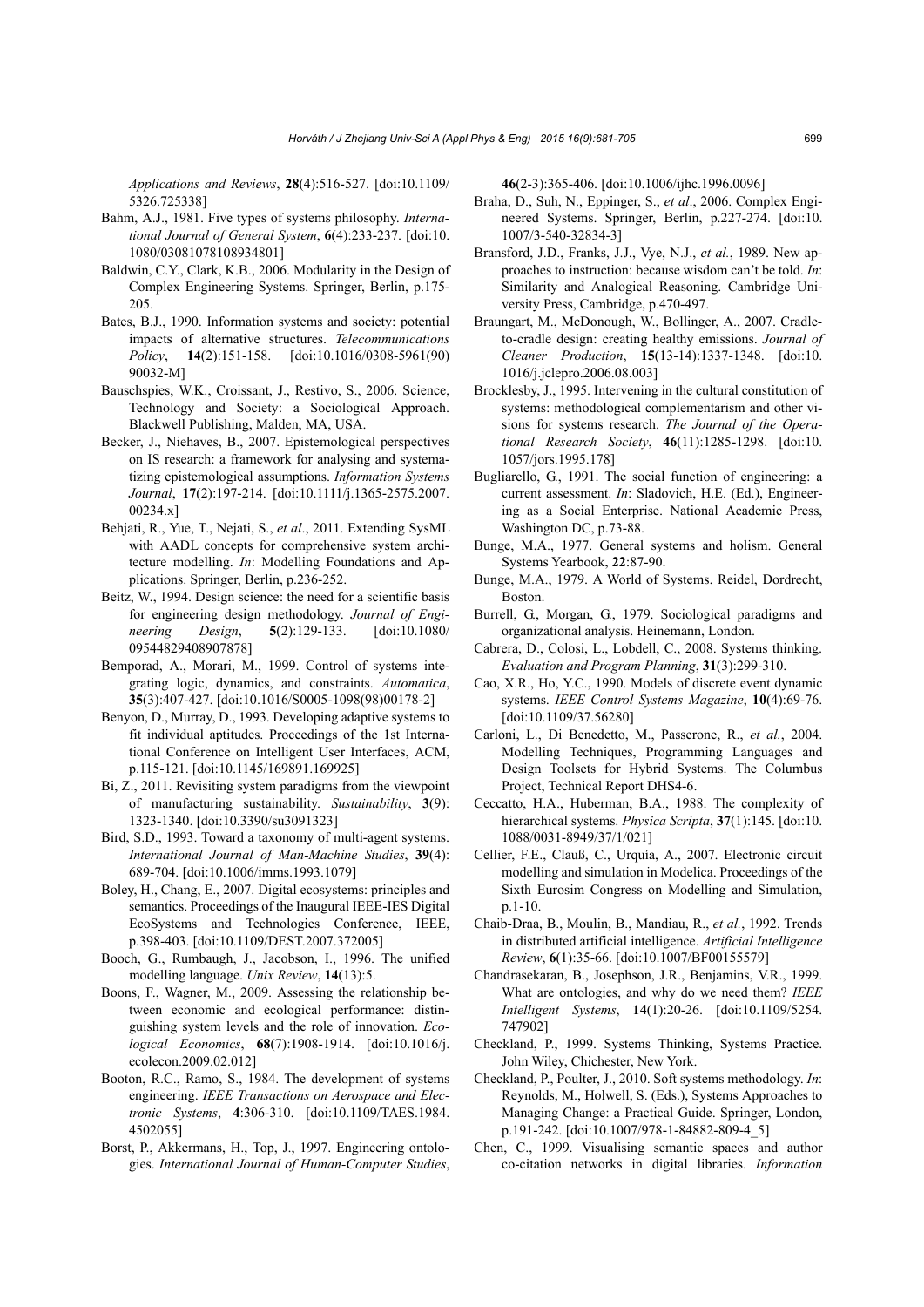*Processing and Management*, **35**(3):401-420. [doi:10. 1016/S0306-4573(98)00068-5]

- Cheng, B.H., de Lemos, R., Giese, H., *et al.*, 2009. Software engineering for self-adaptive systems: a research roadmap. *In*: Software Engineering for Self-adaptive Systems. Springer, Berlin, p.1-26. [doi:10.1007/978-3- 642-02161-9]
- Chmarra, M.K., Arts, L., Tomiyama, T., 2008. Towards adaptable architecture. Proceedings of the International Design Engineering Technical Conferences, ASME, p.367-376.
- Conant, R.C., 1974. Information flows in hierarchical systems. *International Journal of General Systems*, **1**(1):9-18. [doi:10.1080/03081077408960744]
- Costa, T., Sampaio, A., Alves, G., 2009. Using SysML in systems design. Proceedings of the International Conference on Information Management, Innovation Management and Industrial Engineering, Xi'an, China, **4**:615-618.
- Cotsaftis, M., 2005. Beyond mechatronics, toward global machine intelligence. Proceedings of ICMT, Kuala-Lumpur, p.6-8.
- Crawley, E.F., 1994. Intelligent structures for aerospace: a technology overview and assessment. *AIAA Journal*, **32**(8):1689-1699. [doi:10.2514/3.12161]
- Dagli, C.H., Kilicay-Ergin, N., 2008. System of systems architecting. *System of Systems Engineering*, p.77-100. [doi:10.1002/9780470403501.ch4]
- Dao-Tran, M., 2014. Distributed Nonmonotonic Multi-context Systems: Algorithms and Efficient Evaluation. PhD Thesis, Technische Universität Wien, Austria.
- Dargan, P.A., Hermes, M.A., 1997. Challenges in designing open systems. Proceedings of the INCOSE International Symposium, **7**(1):228-235. [doi:10.1002/j.2334-5837. 1997.tb02176.x]
- Derler, P., Lee, E.A., Vincentelli, A.S., 2012. Modelling cyber-physical systems. *Proceedings of the IEEE*, **100**(1): 13-28. [doi:10.1109/JPROC.2011.2160929]
- Deshmukh, M.K., Deshmukh, S.S., 2008. Modelling of hybrid renewable energy systems. *Renewable and Sustainable Energy Reviews*, **12**(1):235-249. [doi:10.1016/j.rser. 2006.07.011]
- Dixit, I., Valerdi, R., 2007. Challenges in the development of systems engineering as a profession. INCOSE International Symposium, **17**(1):124-139. [doi:10.1002/j.2334- 5837.2007.tb02862.x]
- Domínguez, A., Saenz-de-Navarrete, J., De-Marcos, L., *et al*., 2013. Gamifying learning experiences: practical implications and outcomes. *Computers & Education*, **63**: 380-392. [doi:10.1016/j.compedu.2012.12.020]
- Dori, D., 2003. Conceptual modelling and system architecting. *Communications of the ACM*, **46**(10):63-65. [doi:10. 1145/944217.944240]
- Dourish, P., 2004. What we talk about when we talk about context. *Personal and Ubiquitous Computing*, **8**(1): 19-30. [doi:10.1007/s00779-003-0253-8]
- Ehrlenspiel, K., 1994. Theory of technical systems. *Journal of Engineering Design*, **5**(2):117-128. [doi:10.1080/ 09544829408907877]
- Eze, T., Anthony, R.J., Walshaw, C., *et al*., 2011. The challenge of validation for autonomic and self-managing systems. Proceedings of the Seventh International Conference on Autonomic and Autonomous Systems, p.128-133.
- Ezell, B.C., Crowther, K.G., 2007. Philosophical issues and their implications for the systems architect. *Foundations of Science*, **12**(3):269-276. [doi:10.1007/s10699-007- 9108-5]
- Farber, D.J., 2002. Predicting the unpredictable: future directions in internetworking and their implications. *IEEE Communications Magazine*, **40**(7):67-71. [doi:10.1109/ MCOM.2002.1018009]
- Feiler, P.H., 2009. Challenges in validating safety-critical embedded systems. SAE Technical Paper, No. 2009-01 -3284.
- Ferretti, G., Magnani, G., Rocco, P., 2004. Virtual prototyping of mechatronic systems. *Annual Reviews in Control*, **28**(2):193-206. [doi:10.1016/j.arcontrol.2004.02.002]
- Finnveden, G., Moberg, Å., 2005. Environmental systems analysis tools—an overview. *Journal of Cleaner Production*, **13**(12):1165-1173. [doi:10.1016/j.jclepro.2004.06. 004]
- Flood, R.L., 1989. Six scenarios for the future of systems "problem solving". *Systems Practice*, **2**(1):75-99. [doi:10. 1007/BF01061618]
- Flood, R.L., Carson, E.R., 1993. Dealing with Complexity: an Introduction to the Theory and Application of Systems Science. Plenum Press, New York. [doi:10.1007/978-1- 4757-2235-2]
- Forester, T., 1992. Megatrends or megamistakes? What ever happened to the information society? *The Information Society*, **8**(3):133-146. [doi:10.1080/01972243.1992. 9960117]
- Foster, J., Kay, J., Roe, P., 2001. Teaching complexity and systems thinking to engineers. *Management*, **3**:11.
- Gaines, B.R., 1977. System identification, approximation and complexity. *International Journal of General System*, **3**(3):145-174. [doi:10.1080/03081077708934759]
- Gish, K.W., Saplin, L., Perel, M., 1999. Human factors issues related to use of vision enhancement systems. *Transportation Research Record: Journal of the Transportation Research Board*, **1694**(1):1-9. [doi:10.3141/1694-01]
- Goel, A.K., Rugaber, S., Vattam, S., 2009. Structure, behaviour, and function of complex systems: The structure, behaviour, and function modelling language. *Artificial Intelligence for Engineering Design, Analysis and Manufacturing*, **23**(01):23-35. [doi:10.1017/S0890060409 000080]
- Gonçalves, R., Gudwin, R., 1998. Semiotic oriented autonomous intelligent systems engineering. Proceedings of Intelligent Control, IEEE, p.700-705.
- Gonzalez, A.J., Barr, V., 2000. Validation and verification of intelligent systems–What are they and how are they different? *Journal of Experimental & Theoretical Artificial Intelligence*, **12**(4):407-420. [doi:10.1080/095281300 454793]
- Gössler, G., Graf, S., Majster-Cederbaum, M., *et al*., 2007. An approach to modelling and verification of component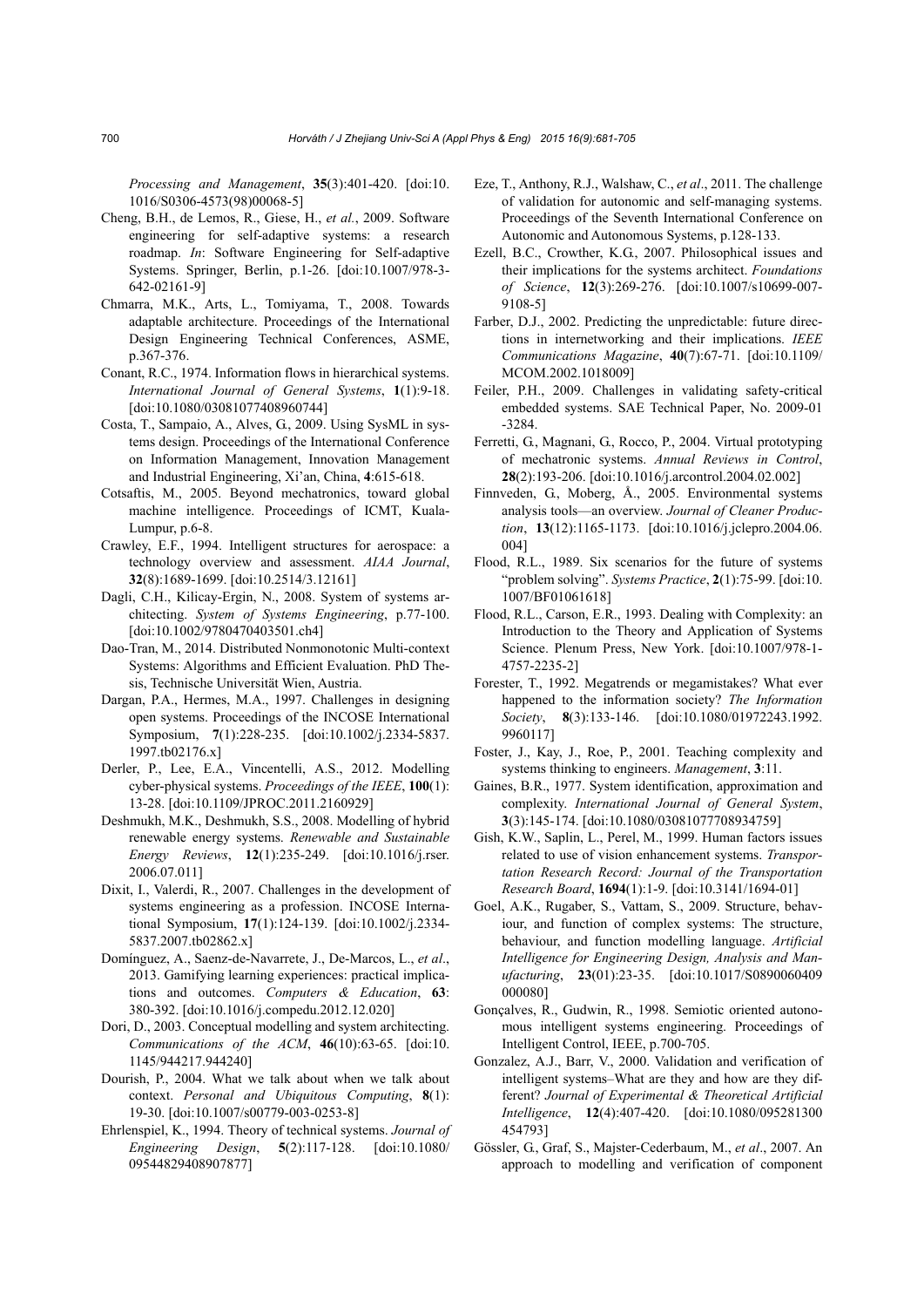based systems. Proceedings of Theory and Practice of Computer Science, Springer, Berlin, p.295-308.

- Goubault, E., Martel, M., Putot, S., 2006. Some future challenges in the validation of control systems. European Congress on Embedded Real Time Software, p.1-11.
- Grabowski, F., 2013. Nonextensive model of self-organizing systems. *Complexity*, **18**(5):28-36. [doi:10.1002/cplx. 21438]
- Griffiths, M.D., Parke, J., 2002. The social impact of internet gambling. *Social Science Computer Review*, **20**(3): 312-320. [doi:10.1177/08939302020003008]
- Grippa, F., Secundo, G., 2009. Web 2.0 project-based learning in higher education: some preliminary evidence. *International Journal of Web Based Communities*, **5**(4): 543-561. [doi:10.1504/IJWBC.2009.028089]
- Grobshtein, Y., Perelman, V., Safra, E., *et al*., 2007. Systems modelling languages: OPM versus SysML. Proceedings of the International Conference on Systems Engineering and Modelling, IEEE, p.102-109.
- Haimes, Y.Y., 2012. Modelling complex systems of systems with phantom system models. *Systems Engineering*, **15**(3):333-346. [doi:10.1002/sys.21205]
- Hall, A.D., 1962. A Methodology for Systems Engineering. Van Nostrand, New Jersey.
- Harel, D., Rumpe, B., 2004. Modelling languages: syntax, semantics and all that stuff. *IEEE Software*, p.1-28.
- Harms, W., 2011. Evolutionary games and the modelling of complex systems. *Philosophy of Complex Systems*, **10**: 163. [doi:10.1016/B978-0-444-52076-0.50005-5]
- Harrison, R., West, A.A., 2000. Component based paradigm for the design and implementation of control systems in electronics manufacturing machinery. *Journal of Electronics Manufacturing*, **10**(01):1-17. [doi:10.1142/ S0960313100000022]
- Heerink, L., Brinksma, E., 1995. Validation in context. Proceedings of 15th IFIP WG6.1 International Symposium on Protocol Specification, Testing, and Verification, Chapman & Hall, p.221-236.
- Heikal, M.R., Peeling, K.A., 1991. An integrating role for the microcomputer in engineering education. *Proceedings of the Institution of Mechanical Engineers, Part A: Journal of Power and Energy*, **205**(1):37-41.
- Hewitt, C., 1985. The challenge of open systems: current logic programming methods may be insufficient for developing the intelligent systems of the future. *Byte*, **10**(4):223-242.
- Hirschheim, R., Klein, H.K., 1989. Four paradigms of information systems development. *Communications of the ACM*, **32**(10):1199-1216. [doi:10.1145/67933.67937]
- Hofkirchner, W., Schafranek, M., 2011. General system theory: philosophy of complexity, chaos, and non-linearity. *In*: Hooker, C. (Ed.), Handbook of the Philosophy of Science. Elsevier, UK, **10**:177-194.
- Holland, J.H., 2006. Studying complex adaptive systems. *Journal of Systems Science and Complexity*, **19**(1):1-8. [doi:10.1007/s11424-006-0001-z]
- Holloway, L.E., Krogh, B.H., Giua, A., 1997. A survey of Petri net methods for controlled discrete event systems. *Discrete Event Dynamic Systems*, **7**(2):151-190. [doi:10.

1023/A:1008271916548]

- Hooker, C., 2011. Introduction to philosophy of complex systems. Part A: towards framing philosophy of complex systems. *In*: Philosophy of Complex Systems. Elsevier, Amsterdam, p.3-92. [doi:10.1016/B978-0-444-52076- 0.50001-8]
- Horváth, A., Matthews, H.S., 2004. Advancing sustainable development of infrastructure systems. *Journal of Infrastructure Systems*, **10**(3):77-78. [doi:10.1061/(ASCE) 1076-0342(2004)10:3(77)]
- Horváth, I., Pourtalebi, S., 2015. Fundamentals of a mereooperandi theory to support transdisciplinary modelling and co-design of cyber-physical systems. Proceedings of the ASME 2015 International Design Engineering Technical Conferences, Boston, MA, USA, p.1-12.
- Horváth, I., Gerritsen, B., Rusák, Z., 2010. A new look at virtual engineering. Proceedings of Mechanical Engineering Conference, Budapest, p.25-26.
- Hoschka, P., 1996. Computers as Assistants: a New Generation of Support Systems. Lawrence Erlbaum Associates, Mahwah, NJ, USA.
- Hubka, V., 1973. Theorie der Maschinensysteme: Grundlagen einer Wissenschaftlichen Konstruktionslehre. Springer, Berlin (in German).
- Hubka, V., Eder, W.E., 1988. Theory of Technical Systems: a Total Concept Theory for Engineering Design. Springer-Verlag, Berlin and New York, p.1-291. [doi:10.1007/ 978-3-642-52121-8]
- Hubka, V., Eder, W.E., 2002. Theory of Technical Systems and Engineering Design Synthesis. Springer, London, p.49-66. [doi:10.1007/978-1-4471-3717-7\_4]
- Iivari, J., Maansaari, J., 1998. The usage of systems development methods: are we stuck to old practices? *Information and Software Technology*, **40**(9):501-510. [doi:10.1016/ S0950-5849(98)00077-9]
- INCOSE (International Council on Systems Engineering), 2007. What is systems engineering? INCOSE, San Diego, USA. Available from www.incose.org/practice/ whatissystemseng.aspx.
- Itoh, I., 1991. Degradation of material properties in the space environment. *Corrosion Engineering (Zairyo-to-Kankyo)*, **40**(3):208-213 (in Japanese). [doi:10.3323/ jcorr1991.40.208]
- Jackson, M.C., 1990. Beyond a system of systems methodologies. *Journal of the Operational Research Society*, **41**(8):657-668. [doi:10.2307/2583472]
- Jackson, M.C., Keys, P., 1984. Towards a system of systems methodologies. *The Journal of the Operational Research Society*, **35**(6):473-486. [doi:10.2307/2581795]
- Jain, L.C., Jain, R.K., 1997. Hybrid Intelligent Engineering Systems. World Scientific, New York.
- Jamshidi, M., 1996. Large-scale systems: modelling, control, and fuzzy logic. *In*: Series on Environmental and Intelligent Manufacturing Systems. Prentice Hall, p.8.
- Janocha, H., 2007. Adaptronics and Smart Structures. Springer-Verlag, Berlin. [doi:10.1007/978-3-540-71967-0]
- Jha, A.R., 2012. Next-generation Batteries and Fuel Cells for Commercial, Military, and Space Applications. CRC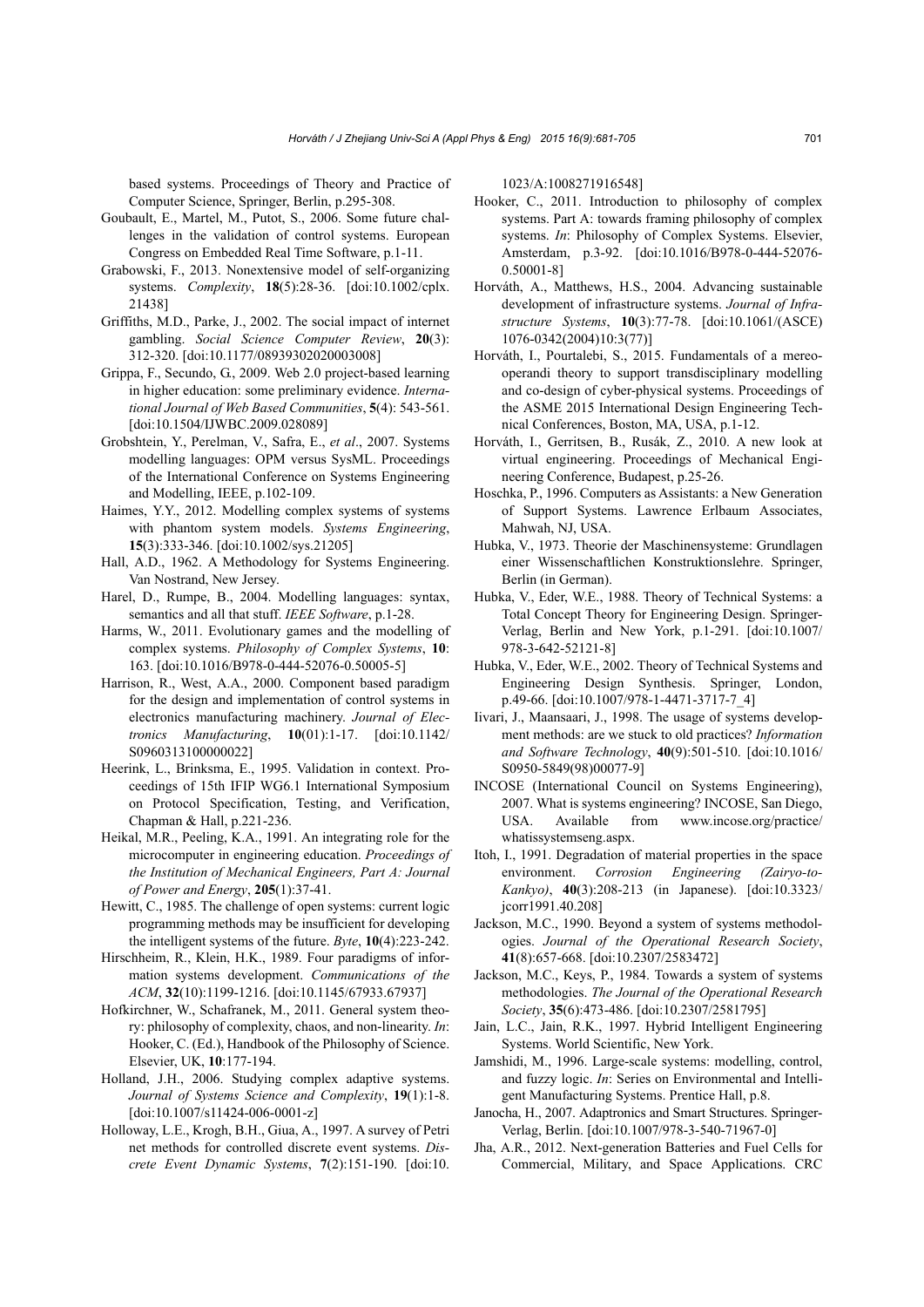Press, Boca Raton, USA.

- Jogalekar, P., Woodside, M., 2000. Evaluating the scalability of distributed systems. *IEEE Transactions on Parallel and Distributed Systems*, **11**(6):589-603. [doi:10.1109/ 71.862209]
- Jørgensen, S.E., Patten, B.C., Straškraba, M., 1992. Ecosystems emerging: toward an ecology of complex systems in a complex future. *Ecological Modelling*, **62**(1-3):1-27. [doi:10.1016/0304-3800(92)90080-X]
- Kang, I., Heung, Y.Y., Kim, J.H., *et al*., 2006. Introduction to carbon nanotube and nanofiber smart materials. *Composites Part B: Engineering*, **37**(6):382-394. [doi:10.1016/ j.compositesb.2006.02.011]
- Kieras, D.E., 1988. What mental model should be taught: choosing instructional content for complex engineered systems. *In*: Psotka, J., Massey, L.D., Mutter, S.A. (Eds.), Intelligent Tutoring Systems: Lessons Learned. Lawrence Erlbaum Associates, Inc., Publishers, New Jersey, USA, p.85-111.
- Kirschenmann, P.P., 1984. Philosophical evaluations of systems theory. *In*: Contemporary Marxism. Springer, the Netherlands, p.79-96. [doi:10.1007/978-94-009-6268- 2\_6]
- Klir, G.J., 1985. Architecture of Systems Problem Solving. Plenum Press, New York.
- Kraut, R., Patterson, M., Lundmark, V., *et al.*, 1998. Internet paradox: a social technology that reduces social involvement and psychological well-being? *American Psychologist*, **53**(9):1017. [doi:10.1037/0003-066X.53.9. 1017]
- Kroes, P.A., Franssen, M.P., van de Poel, I., *et al*., 2006. Treating socio-technical systems as engineering systems: some conceptual problems. *Systems Research and Behavioral Science*, **23**(6):803-814. [doi:10.1002/sres.703]
- Kushner, M.P., Song, I.Y., Whang, K.Y., 2001. A comparison of three systems modelling methodologies. Proceedings of High-performance Web Databases, Design, Development, and Deployment Conference, Auerbach Publications, Boston, MA, USA, p.195-212.
- Kwiatkowska, M., Norman, G., Parker, D., *et al*., 2010. Assume-guarantee verification for probabilistic systems. Tools and Algorithms for the Construction and Analysis of Systems, Springer, Berlin, p.23-37. [doi:10.1007/ 978-3-642-12002-2\_3]
- Leng, J., Lu, H., Liu, Y., *et al*., 2009. Shape-memory polymers -A class of novel smart materials. *MRS Bulletin*, **34**(11): 848-855. [doi:10.1557/mrs2009.235]
- Li, Z., Raskin, V., Ramani, K., 2008. Developing engineering ontology for information retrieval. *Journal of Computing and Information Science in Engineering*, **8**(1):011003. [doi:10.1115/1.2830851]
- Li, Z., Yang, M.C., Ramani, K., 2009. A methodology for engineering ontology acquisition and validation. *Artificial Intelligence for Engineering Design, Analysis and Manufacturing*, **23**(01):37-51. [doi:10.1017/S0890060 409000092]
- Liker, J.K., Majchrzak, A., Choi, T., 1993. Impacts of programmable manufacturing technology: a review of recent

studies and contingency formulation. *Journal of Engineering and Technology Management*, **10**(3):229-264. [doi:10.1016/0923-4748(93)90070-Y]

- Liserre, M., Sauter, T., Hung, J.Y., 2010. Future energy systems: integrating renewable energy sources into the smart power grid through industrial electronics. *IEEE Industrial Electronics Magazine*, p.18-37.
- Litan, R.E., Rivlin, A.M., 2001. Projecting the economic impact of the Internet. *American Economic Review Papers and Proceedings*, **91**(2):313-317. [doi:10.1257/aer.91.2. 313]
- Liu, H.B., Gu, G.C., Zhang, G.Y., 2003. Research on classification of intelligent robot architectures. *Journal of Harbin Engineering University*, **24**(6):664-668 (in Chinese).
- Lueth, T.C., Laengle, T., Herzog, G., *et al*., 1994. KANTRA-Human-machine interaction for intelligent robots using natural language. Proceedings of the 3rd International Workshop on Robot and Human Communication, IEEE, Nagoya, p.106-111.
- Luo, R.C., Su, K.L., Shen, S.H., *et al.*, 2003. Networked intelligent robots through the Internet: issues and opportunities. *Proceedings of the IEEE*, **91**(3):371-382. [doi:10.1109/JPROC.2003.809198]
- Madni, A.M., 2010. Integrating humans with software and systems: technical challenges and a research agenda. *Systems Engineering*, **13**(3):232-245.
- Maier, M.W., 1996. Systems architecting: an emergent discipline. Proceedings of the Aerospace Applications Conference, IEEE, **3**:231-245.
- Malhotra, N.K., Kim, S.S., Agarwal, J., 2004. Internet users' information privacy concerns: the construct, the scale, and a causal model. *Information Systems Research*, **15**(4):336-355. [doi:10.1287/isre.1040.0032]
- Marchal, J.H., 1975. On the concept of a system. *Philosophy of Science*, **42**(4):448-468. [doi:10.1086/288663]
- Mayer, F., 2008. Social impact of automation trends and issues: a human centered systems engineering perspective. Proceedings of the 17th World Congress of the International Federation of Automatic Control, Seoul, Korea, p.6-11.
- Mayne, A.J., 1998. Cybernetics for the 21st century. Proceedings of the 15th International Congress on Cybernetics, IAC, Namur, p.934-939.
- McGinn, R.E., 1991. Science, Technology, and Society. Prentice Hall, Englewood Cliffs, USA, p.244-248.
- Mendes, O., Abran, A., 2005. Issues in the development of an ontology for an emerging engineering discipline. Proceedings of the First Workshop on Ontology, Conceptualizations and Epistemology for Software and Systems Engineering, Henares, Spain, p.139-144.
- Mesarović, M.D., 1971. Mathematical theory of general systems. Proceedings of the Symposium on Differential Equations and Dynamical Systems, Springer, p.14-15. [doi:10.1007/BFb0070125]
- Meyer, M.H., Curley, K.F., 1991. An applied framework for classifying the complexity of knowledge-based systems. *MIS Quarterly*, **15**(4):455-472. [doi:10.2307/249450]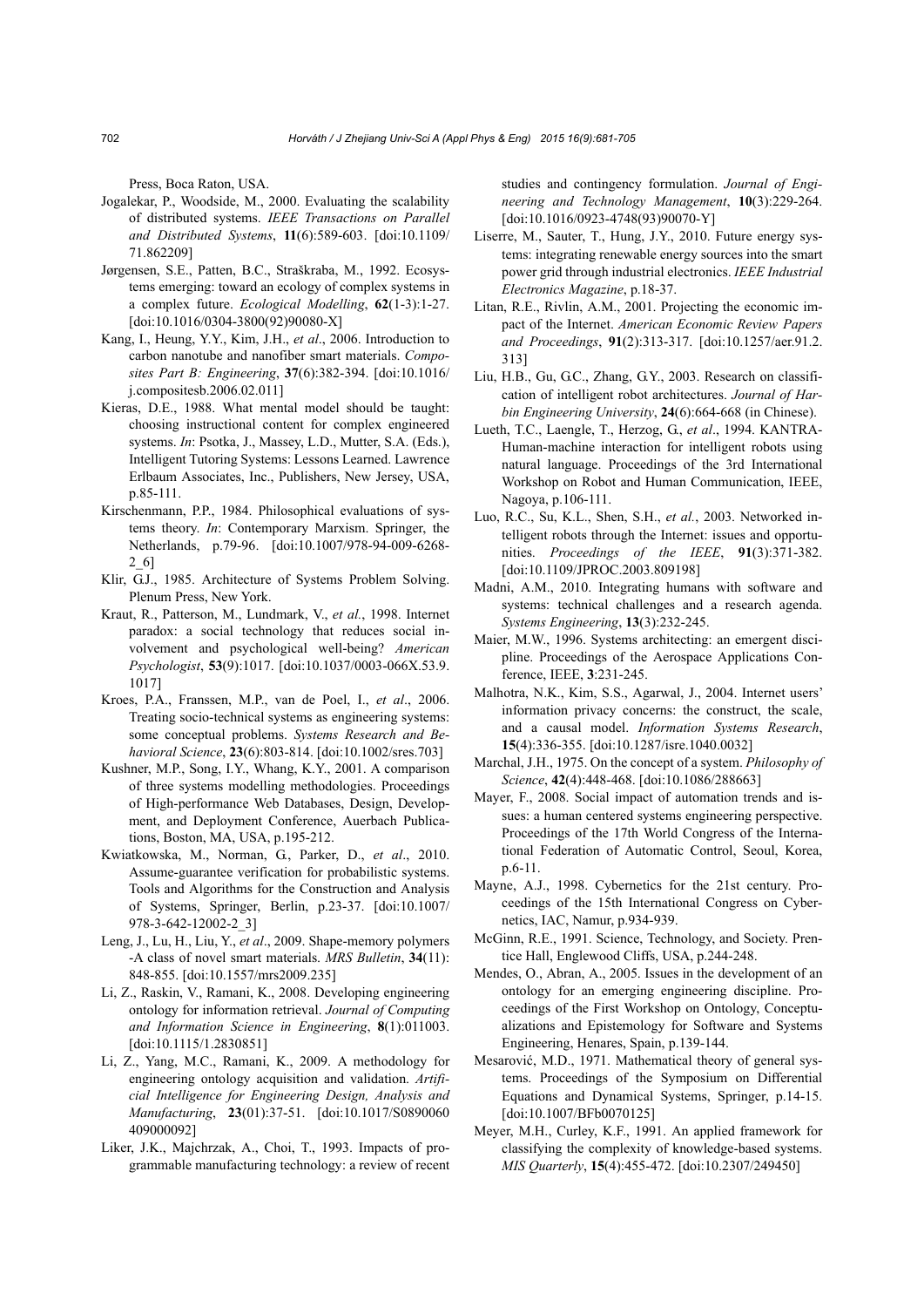- Mina, A.A., Braha, D., Bar-Yam, Y., 2006. Complex engineered systems: a new paradigm. *In*: Complex Engineered Systems. Springer, Berlin, p.1-21. [doi:10. 1007/3-540-32834-3\_1]
- Minai, A., Perdoor, M., Byadarhaly, K.V., *et al*., 2010. A synergistic view of autonomous cognitive systems. Proceedings of the International Joint Conference on Neural Networks, IEEE, p.1-8.
- Minar, N., 2002. Distributed systems topologies: Part 2. O'Reilly Open P2P, p.1-7.
- Mitchell, C.M., Sundstrom, G.A., 1997. Human interaction with complex systems: design issues and research approaches. *IEEE Transactions on Systems, Man, and Cybernetics Part A: Systems and Humans*, **27**(3):265-273.
- Mitsch, W.J., 1996. Ecological engineering: a new paradigm for engineers and ecologists. *In*: Engineering within Ecological Constraints. National Academy Press, Washington DC, p.111-128.
- Möbus, C., 1996. Towards an epistemology of intelligent design and modelling environments: the hypothesis testing approach. Proceedings of the European Conference on Artificial Intelligence in Education, Lisbon, Portugal, p.52-58.
- Moon, B.M., Wei, S., Cox, D.A., 2004. Cognitive impact metrics: applying macrocognition during the design of complex cognitive systems. Proceedings of the Human Factors and Ergonomics Society Annual Meeting, SAGE Publications, **48**(3):473-477. [doi:10.1177/15419312040 4800342]
- Mordinyi, R., Moser, T., Winkler, D., *et al*., 2012. Navigating between tools in heterogeneous automation systems engineering landscapes. Proceedings of the 38th Annual Conference on Industrial Electronics Society, IEEE, p.6178-6184.
- M'Pherson, P.K., 1980. Systems engineering: an approach to whole-system design. *Radio and Electronic Engineer*, **50**(11-12):545-558. [doi:10.1049/ree.1980.0081]
- Muller, G., 2013. Systems engineering research methods. *Procedia Computer Science*, **16**:1092-1101. [doi:10. 1016/j.procs.2013.01.115]
- Nersessian, N.J., 2006. Model-based reasoning in distributed cognitive systems. *Philosophy of Science*, **73**(5):699-709. [doi:10.1086/518771]
- Neumann, D., 2007. Adaptronics: a concept for the development of adaptive and multifunctional structures. *In*: Adaptronics and Smart Structures. Springer, Berlin, p.1-8.
- Ng, C., 2004. Findings from a web based survey of degree programs in engineering systems. Proceedings of the Engineering Systems Symposium, p.1-26.
- Niehaves, B., 2007. On epistemological pluralism in design science. *Scandinavian Journal of Information Systems*, **19**(2):Article 7.
- Nijholt, A., Tan, D., 2008. Brain-computer interfacing for intelligent systems. *Intelligent Systems, IEEE*, **23**(3): 72-79. [doi:10.1109/MIS.2008.41]
- Norman, K.L., 1997. Cognitive impact of graphical user interfaces. *Cognitive Technology*, **2**:22-30.
- Ny, H., MacDonald, J.P., Broman, G., *et al.*, 2006. Sustaina-

bility constraints as system boundaries: an approach to making life-cycle management strategic. *Journal of Industrial Ecology*, **10**(1-2):61-77.

- O'Donnell, D., Henriksen, L.B., 2002. Philosophical foundations for a critical evaluation of the social impact of ICT. *Journal of Information Technology*, **17**(2):89-99. [doi:10. 1080/02683960210145968]
- Oliga, J.C., 1988. Methodological foundations of systems methodologies. *Systems Practice*, **1**(1):87-112. [doi:10. 1007/BF01059890]
- Ossimitz, G., 2000. Entwicklung Systemischen Denkens. Profil Verlag, München (in German).
- Ottens, M.M., 2007. A conceptual representation of complex systems. Proceedings of the Conference on System Engineering Research, Hoboken, NJ, USA, p.1-11.
- Perrolle, J.A., 1988. The social impact of computing: ideological themes and research issues. *Social Science Computer Review*, **6**(4):469-480. [doi:10.1177/08944393 8800600402]
- Persson, M., Törngren, M., Qamar, A., *et al.*, 2013. A characterization of integrated multi-view modelling in the context of embedded and cyber-physical systems. Proceedings of the Eleventh ACM International Conference on Embedded Software, IEEE Press, p.10.
- Prensky, M., 2003. Digital game-based learning. *Computers in Entertainment*, **1**(1):21-21. [doi:10.1145/950566.950596]
- Priya, S., Inman, D.J. (Eds.), 2009. Energy Harvesting Technologies, Vol. 21. Springer, New York. [doi:10.1007/ 978-0-387-76464-1]
- Ramesh, B., Tiwana, A., 1999. Supporting collaborative process knowledge management in new product development teams. *Decision Support Systems*, **27**(1-2):213-235. [doi:10.1016/S0167-9236(99)00045-7]
- Ranganathan, A., Campbell, R.H., 2007. What is the complexity of a distributed computing system? *Complexity*, **12**(6):37-45. [doi:10.1002/cplx.20189]
- Ray, W.A., 2005. On being cybernetic. *Kybernetes*, **34**(3/4): 360-364. [doi:10.1108/03684920510581530]
- Rennings, K., 2000. Redefining innovation—eco-innovation research and the contribution from ecological economics. *Ecological Economics*, **32**(2):319-332. [doi:10.1016/ S0921-8009(99)00112-3]
- Rhodes, D., Hastings, D., 2004. The case for evolving systems engineering as a field within engineering systems. Proceedings of the 1st MIT Engineering Symposium, p.1-9.
- Roe, E., Schulman, P., van Eeten, M., *et al*., 2005. High-reliability bandwidth management in large technical systems: findings and implications of two case studies. *Journal of Public Administration Research and Theory*, **15**(2):263-280. [doi:10.1093/jopart/mui015]
- Romano, A., Secundo, G., 2009. Dynamic Learning Networks: Models and Cases in Action. Springer Science & Business Media, New York. [doi:10.1007/978-1-4419-0251 -1]
- Roth, K.H., 1981. Foundation of methodical procedures in design. *Design Studies*, **2**(2):107-115. [doi:10.1016/0142- 694X(81)90007-7]
- Sainter, P., Oldham, K., Larkin, A., *et al.*, 2000. Product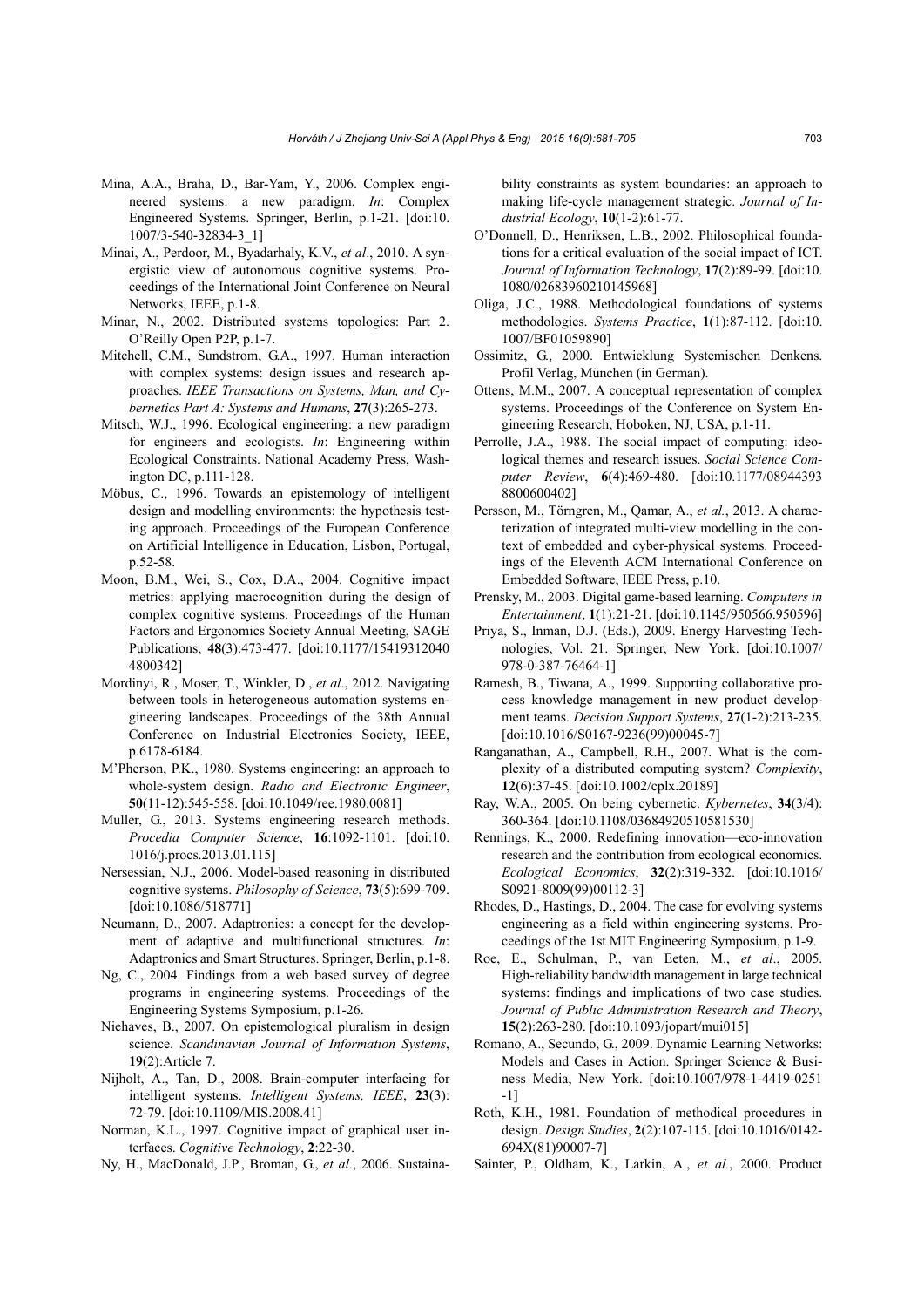knowledge management within knowledge-based engineering systems. Proceedings of the Design Engineering Technical Conference, ASME, Baltimore, p.1-10.

- Salthe, S.N., 2012. Hierarchical structures. *Axiomathes*, **22**(3): 355-383. [doi:10.1007/s10516-012-9185-0]
- Salthe, S.N., Matsuno, K., 1995. Self-organization in hierarchical systems. *Journal of Social and Evolutionary Systems*, **18**(4):327-338. [doi:10.1016/1061-7361(95)90022 -5]
- Sapuan, S.M., 2001. A knowledge-based system for materials selection in mechanical engineering design. *Materials & Design*, **22**(8):687-695. [doi:10.1016/S0261-3069(00) 00108-4]
- Sarder, B., Ferreira, S., 2007. Developing systems engineering ontologies. Proceedings of the IEEE International Conference on System of Systems Engineering, San Antonio, TX, USA, p.1-6.
- Sarnikar, S., Deokar, A., 2010. Knowledge management systems for knowledge-intensive processes: design approach and an illustrative example. Proceedings of the 43rd Hawaii International Conference on System Sciences, IEEE, p.1-10.
- Schaf, F.M., Pereira, C.E., Assis, A.C., *et al*., 2007. Collaborative learning environment using distributed mixed reality experiment for teaching mechatronics. Proceedings of the 8th IFAC Symposium on Cost Oriented Automation, **8**(1):120-125.
- Schmid, K., Verlage, M., 2002. The economic impact of product line adoption and evolution. *IEEE Software*, **19**(4):50-57. [doi:10.1109/MS.2002.1020287]
- Schulman, P., Roe, E., Eeten, M.V., *et al*., 2004. High reliability and the management of critical infrastructures. *Journal of Contingencies and Crisis Management*, **12**(1): 14-28. [doi:10.1111/j.0966-0879.2004.01201003.x]
- Sengupta, S.S., Ackoff, R.L., 1965. Systems theory from an operations research point of view. *IEEE Transaction on Systems Science and Cybernetics*, **1**(1):9-13. [doi:10. 1109/TSSC.1965.300053]
- Sheard, S., 2006. Is systems engineering for "systems of systems" really any different? *INSIGHT*, **9**(1):19-20. [doi:10. 1002/inst.20069119]
- Shibata, N., Kajikawa, Y., Takeda, Y., *et al*., 2008. Detecting emerging research fronts based on topological measures in citation networks of scientific publications. *Technovation*, **28**(11):758-775. [doi:10.1016/j.technovation.2008. 03.009]
- Sicilia, M.A., 2007. Ontology of systems and software engineering. *Advanced Engineering Informatics*, **21**(2):117- 118. [doi:10.1016/j.aei.2006.11.005]
- Sinha, R., Paredis, C.J., Liang, V.C., *et al*., 2001. Modelling and simulation methods for design of engineering systems. *Journal of Computing and Information Science in Engineering*, **1**(1):84-91. [doi:10.1115/1.1344877]
- Smith, N.J., Sage, A.P., 1973. An introduction to hierarchical systems theory. *Computers & Electrical Engineering*, **1**(1):55-71. [doi:10.1016/0045-7906(73)90027-X]

Smuts, J.C., 1926. Holism and Evolution. MacMillan, London. Stylios, C.D., Christova, N., Groumpos, P.P., 1999. Using soft computing methodologies for multistage supervisory control of complex systems. Proceedings of the 7th Mediterranean Conference on Control and Automation, Haifa, p.2274-2284.

- Subrahmanyam, K., Kraut, R.E., Greenfield, P.M., *et al*., 2000. The impact of home computer use on children's activities and development. *Children and Computer Technology*, **10**(2):123-144.
- Sutherland, J.W., 1978. System science and societal integrity. *IEEE Transactions on Systems, Man, and Cybernetics*, **8**(12):837-848. [doi:10.1109/TSMC.1978.4309883]
- Sviokla, J.J., 1990. An examination of the impact of expert systems on the firm: the case of XCON. *MIS Quarterly*, **14**(2):127-141. [doi:10.2307/248770]
- Ta'eed, O., 1986. Teleology of engineering research. *European Journal of Engineering Education*, **11**(4):389-411.
- Tani, J., Takagi, T., Qiu, J., 1998. Intelligent material systems: application of functional materials. *Applied Mechanics Reviews*, **51**(8):505-521. [doi:10.1115/1.3099019]
- Thurman, D.A., Mitchell, C.M., 1994. A methodology for the design of interactive monitoring interfaces. International Conference on Systems, Man, and Cybernetics, San Antonio, TX, USA, **2**:1739-1744. [doi:10.1109/ICSMC. 1994.400100]
- Thurman, D.A., Brann, D.M., Mitchell, C.M., 1997. An architecture to support incremental automation of complex systems. International Conference on Systems, Man, and Cybernetics, IEEE, Orlando, FL, USA, **2**:1174-1179.
- Tipsuwan, Y., Chow, M.Y., 2003. Control methodologies in networked control systems. *Control Engineering Practice*, **11**(10):1099-1111. [doi:10.1016/S0967-0661(03) 00036-4]
- Torresen, J., 2004. An evolvable hardware tutorial. *In*: Field Programmable Logic and Application. Springer, Berlin, p.821-830. [doi:10.1007/978-3-540-30117-2\_83]
- Troncale, L., 2009. Revisited: the future of general systems research: update on obstacles, potentials, case studies. *Systems Research and Behavioral Science*, **26**(5): 553-561. [doi:10.1002/sres.997]
- Ulrich, W., 1988. Systems thinking, systems practice, and practical philosophy: a program of research. *Systems Practice*, **1**(2):137-163. [doi:10.1007/BF01059855]
- van Dam, A., Becker, S., Simpson, R.M., 2007. Nextgeneration educational software: why we need it  $\&$  a research agenda for getting it. ACM SIGGRAPH 2007 Courses, ACM, p.32. [doi:10.1145/1281500.1281543]
- van de Laar, P., Douglas, A.U., America, P., 2011. Researching evolvability. Views on Evolvability of Embedded Systems, Springer, the Netherlands, p.1-20. [doi:10.1007/ 978-90-481-9849-8]
- van der Hoek, W., Wooldridge, M., 2008. Multi-agent systems. *Foundations of Artificial Intelligence*, **3**:887-928. [doi:10.1016/S1574-6526(07)03024-6]
- Varaiya, P., 2000. A question about hierarchical systems. *In*: System Theory. Springer US, New York, p.313-324. [doi:10. 1007/978-1-4615-5223-9\_23]
- Verhagen, W.J., Curran, R., 2010. Knowledge-based engineering review: conceptual foundations and research